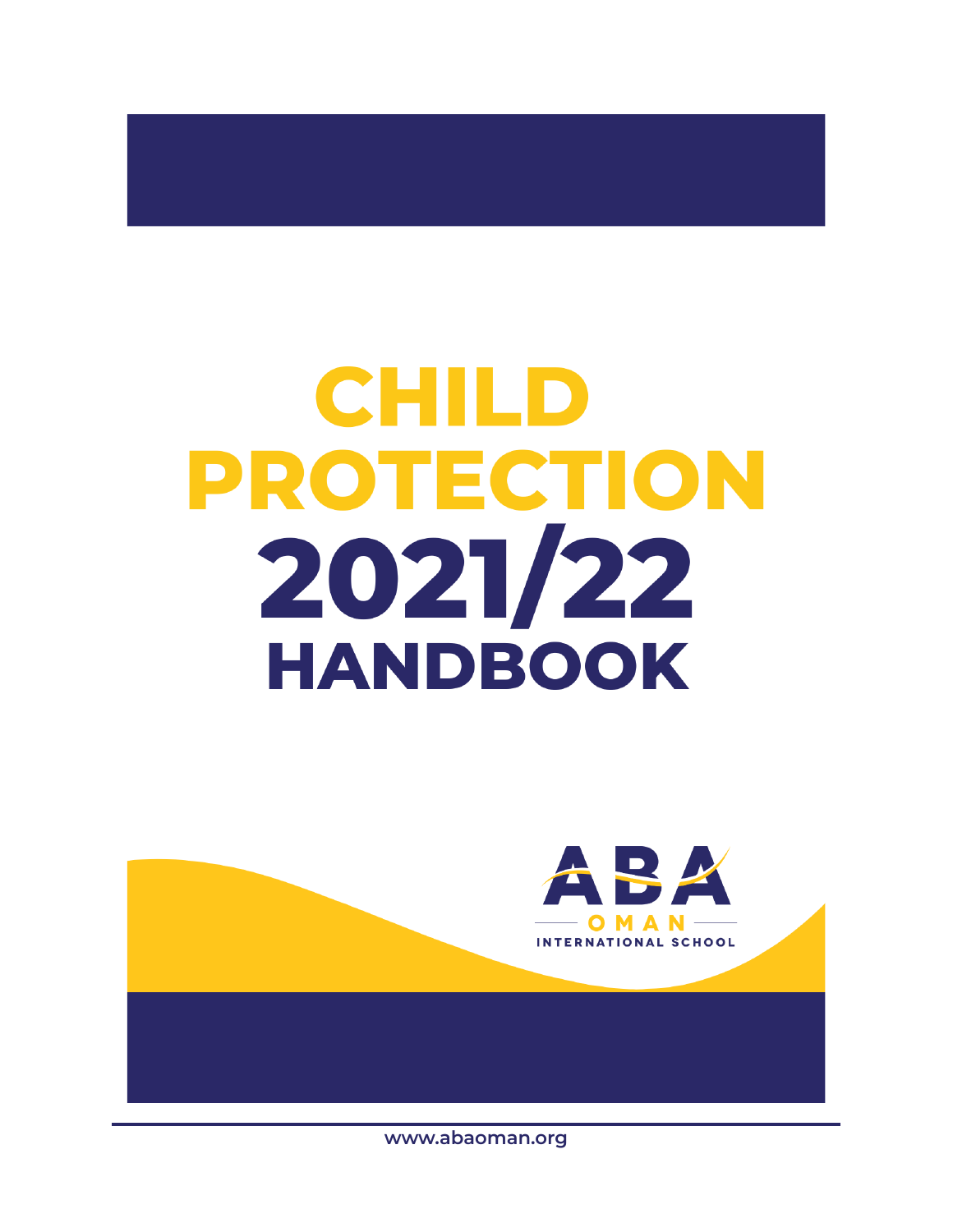# **Table of Contents**

<span id="page-1-0"></span>

| <b>Table of Contents</b><br>Letter of Introduction from the Head of School<br>ABA Child Protection Policy<br>ABA Statement of Child Protection<br><b>Child Protection Team</b><br><b>Child Protection Reporting Procedures</b><br>Child Protection Online Safety Guidelines Procedures for Parents<br>Child Protection Online Safety Guidelines Procedures for Students<br><b>Child Protection Identification Guidelines</b><br>Suicide/Self Harm definitions and protocols<br>Definition of terms<br>Acknowledgements<br>Resources | $\overline{2}$<br>3<br>$\overline{4}$<br>5<br>6<br>$\overline{7}$<br>10<br>11<br>12<br>18<br>20<br>21<br>21 |
|-------------------------------------------------------------------------------------------------------------------------------------------------------------------------------------------------------------------------------------------------------------------------------------------------------------------------------------------------------------------------------------------------------------------------------------------------------------------------------------------------------------------------------------|-------------------------------------------------------------------------------------------------------------|
| <b>Appendices</b>                                                                                                                                                                                                                                                                                                                                                                                                                                                                                                                   | 23                                                                                                          |
| A. Elementary School Child Protection Curriculum Overview                                                                                                                                                                                                                                                                                                                                                                                                                                                                           | 23                                                                                                          |
| Secondary School Child Protection Curriculum Overview<br>В.                                                                                                                                                                                                                                                                                                                                                                                                                                                                         | 23                                                                                                          |
| C. ABA Child Protection Policy Translations<br>D. Calendar of Child Protection Activities for Parents and Faculty                                                                                                                                                                                                                                                                                                                                                                                                                   | 24<br>25                                                                                                    |
| Myths vs Facts about child abuse and neglect in International Schools<br>Е.                                                                                                                                                                                                                                                                                                                                                                                                                                                         | 26                                                                                                          |
| Child Protection Faculty Code of Conduct<br>F.                                                                                                                                                                                                                                                                                                                                                                                                                                                                                      | 27                                                                                                          |
| G. Parent Commitment Form Policy 7.6.3                                                                                                                                                                                                                                                                                                                                                                                                                                                                                              | 31                                                                                                          |
| H. Sultanate of Oman Child Protection information                                                                                                                                                                                                                                                                                                                                                                                                                                                                                   | 33                                                                                                          |

I. ABA [Acceptable](#page-32-1) Use Guidelines **34**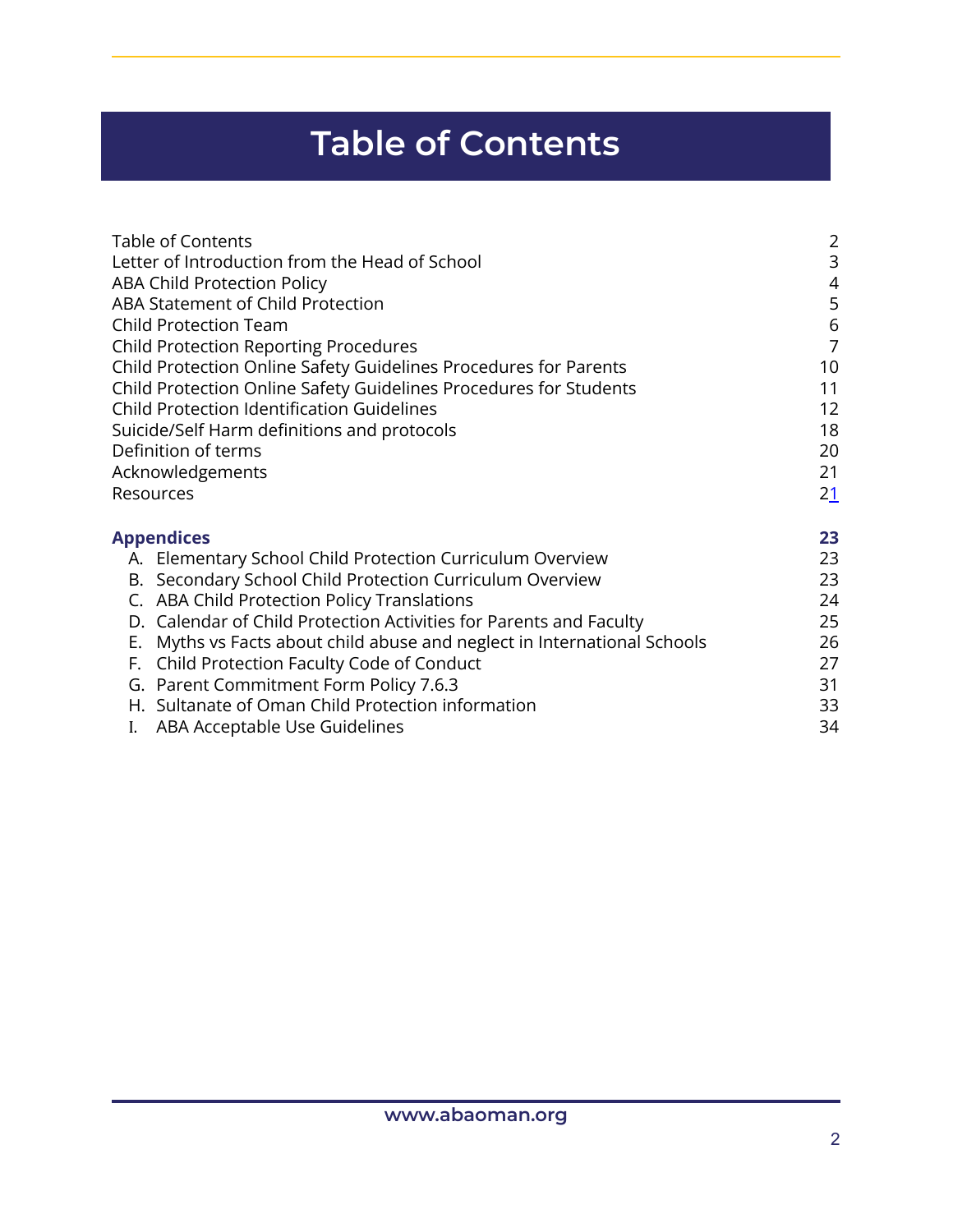# **Letter of Introduction**

<span id="page-2-0"></span>Dear Parents,

This Handbook guides our staff and families in matters related to the health, safety and care of children at ABA. At the beginning of each school year, it is important to review such policies. The ABA Child Protection Policy is based on international law and on the United Nations Convention on the Rights of the Child of which Oman is a signatory. These two key articles from the U.N Convention on the Rights of the Child are important, and we wish to draw your attention to them:

### **Article 19** - Protection from abuse and neglect

The State shall protect the child from all forms of maltreatment by parents or others responsible for the care of the child and establish appropriate social programs for the prevention of abuse and the treatment of victims.

### **Article 34** - Sexual exploitation

The State shall protect children from sexual exploitation and abuse, including prostitution and involvement in pornography.

By enrolling your child at ABA, you agree to work in partnership with the school and abide by the policies of the school. All of us at ABA want you to know that we genuinely value our partnership with you in providing for the safety and care of your children. It is for this reason that ABA has endorsed a Child Protection Policy that defines the standards that all ABA students should be treated with respect and dignity at all times. ABA will:

- 1. Provide age-appropriate lessons to help students understand personal safety, needs and rights.
- 2. Provide parent materials and information sessions
- 3. Annually train faculty and staff to recognize and report issues of abuse and neglect.

Let's work together at home and school to ensure that our children are safe and are knowledgeable about their rights and responsibilities to themselves and to each other. I thank you for your support of our efforts and invite you to contact your school counsellor or principal regarding any specific questions you may have in this regard.

Sincerely,

Craig Williamson Head of School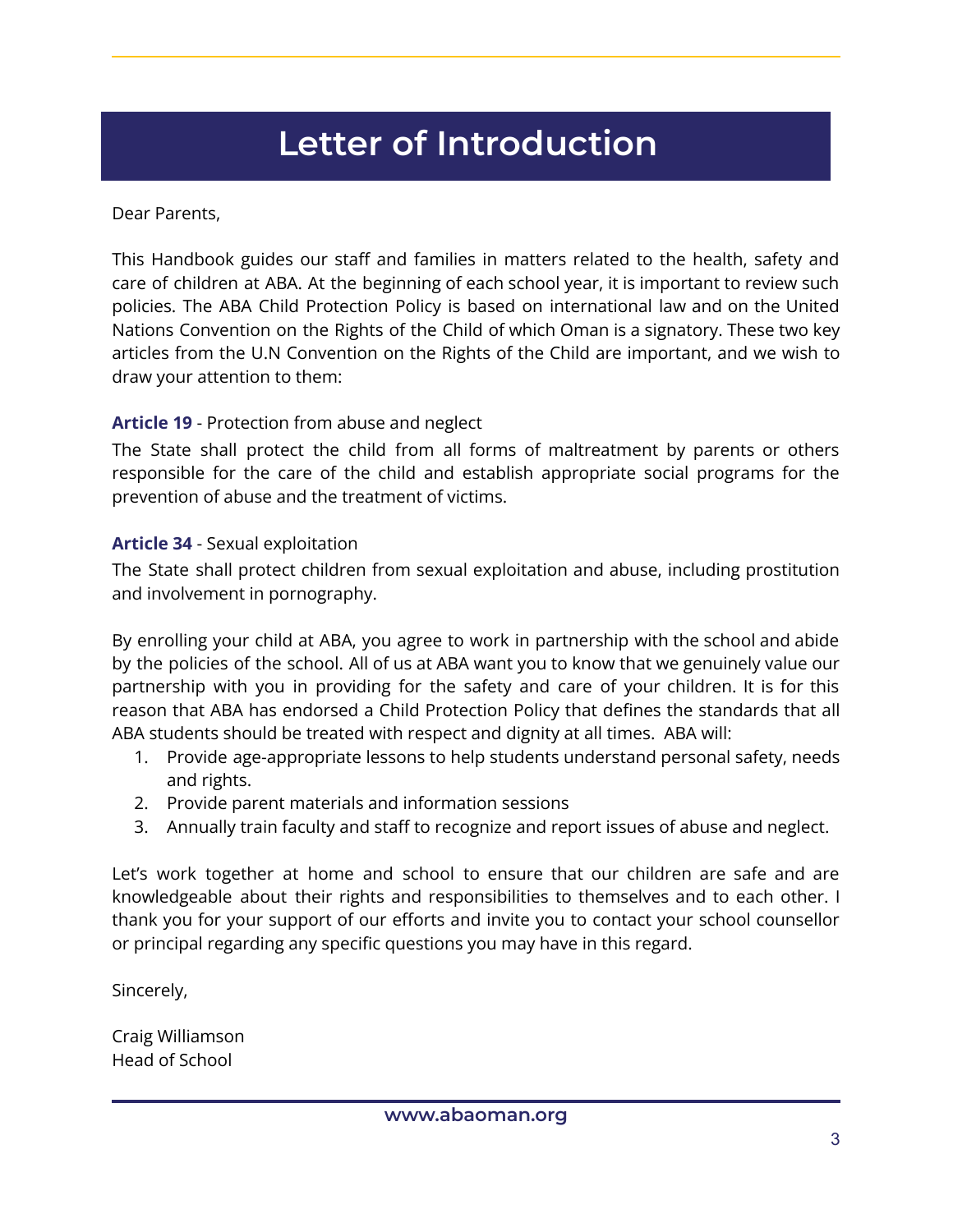# **ABA Child Protection Policy**

### **Policy 7.6.3**

ABA seeks to be a safe haven for all our students. Child Protection procedures derived from this policy will be stated in an ABA Child Protection Handbook. This handbook will be communicated to all who work with ABA students.

All staff employed at ABA must report suspected incidents of child abuse or neglect whenever the staff member has reasonable cause to believe that a child has suffered, or is at risk of suffering abuse or neglect.

Reporting and follow up of all suspected incidents of child abuse or neglect will be in accordance with Omani law and the child protection procedures resulting from this policy statement. The ABA administration shall be responsible for ensuring that screening and criminal background checks for staff are provided.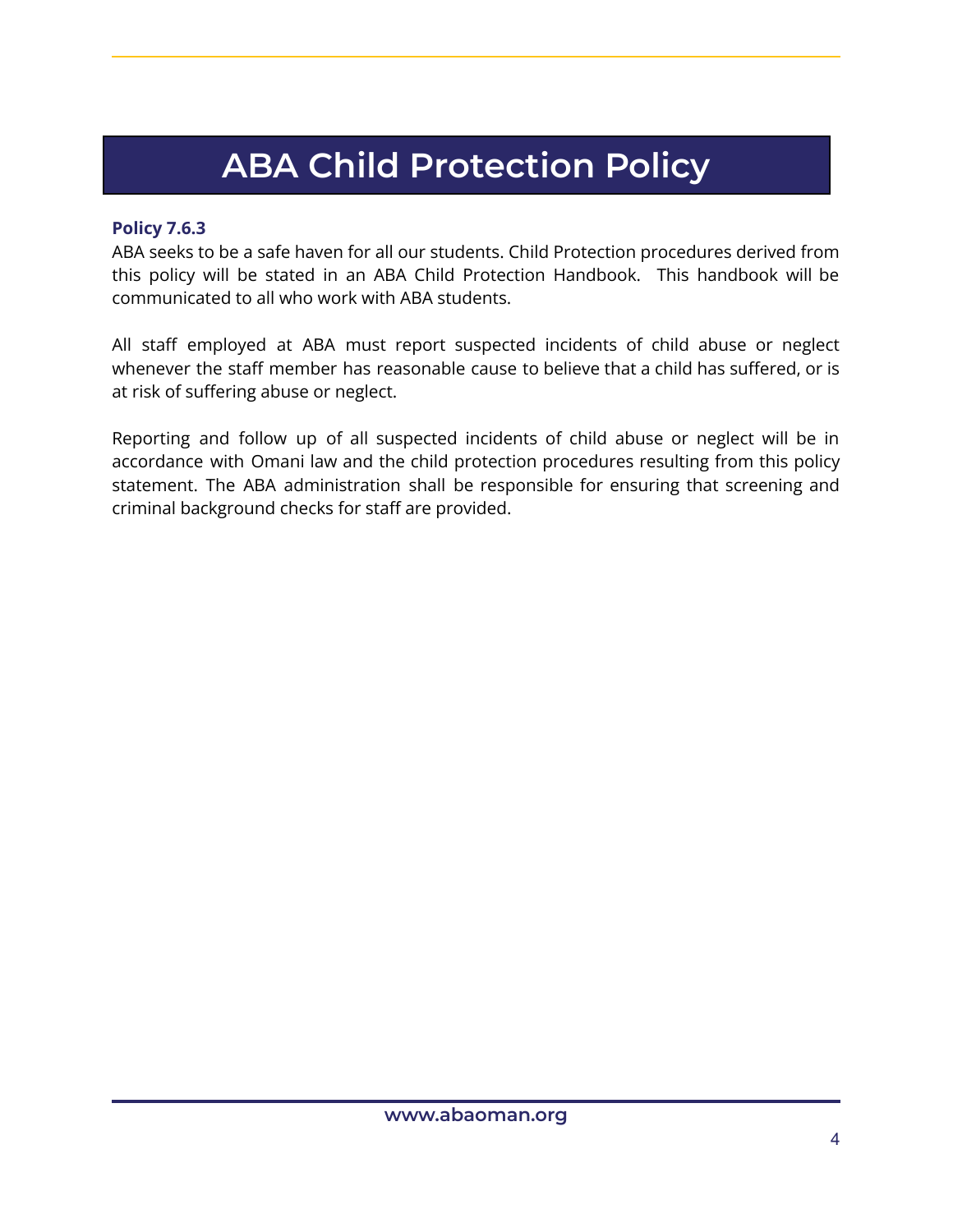# <span id="page-4-0"></span>**ABA Statement of Child Protection**

Child abuse and neglect are concerns throughout the world. Child abuse and neglect are violations of a child's human rights and are obstacles to the child's education as well as to their physical, emotional, and spiritual development. ABA endorses the UN Convention on the Rights of the Child, of which our host country, Oman, is a signatory, as well as the Oman Child Law (2014).

Schools fill a special institutional role in society as protectors of children. Schools need to ensure that all children in their care are afforded a safe and secure environment in which to grow and develop, both at school and away. Educators, having the opportunity to observe and interact with children over time, are in a unique position to identify children who are in need of help and protection. As such, educators have a professional and ethical obligation to identify children who are in need of help and protection and to take steps to ensure that the child and family avail themselves of the services needed to remedy any situation that constitutes child abuse or neglect.

ABA's commitment to Child Protection is aligned with the faculty code of conduct (Appendix F) and the parent commitment declaration (see Appendix G), and applies to all faculty, staff, employees, and volunteers who represent the school and who interact with children or young people in both a direct and/or unsupervised capacity.

In the case of a staff member reported as an alleged offender, ABA will conduct a full investigation following a carefully designed course of due process, keeping the safety of the child at the highest priority.

*For detailed information on the Convention on the Rights of Child see the following link:* [http://www.unicef.org/crc/index\\_30160.h](http://www.unicef.org/crc/index_30160.html)tml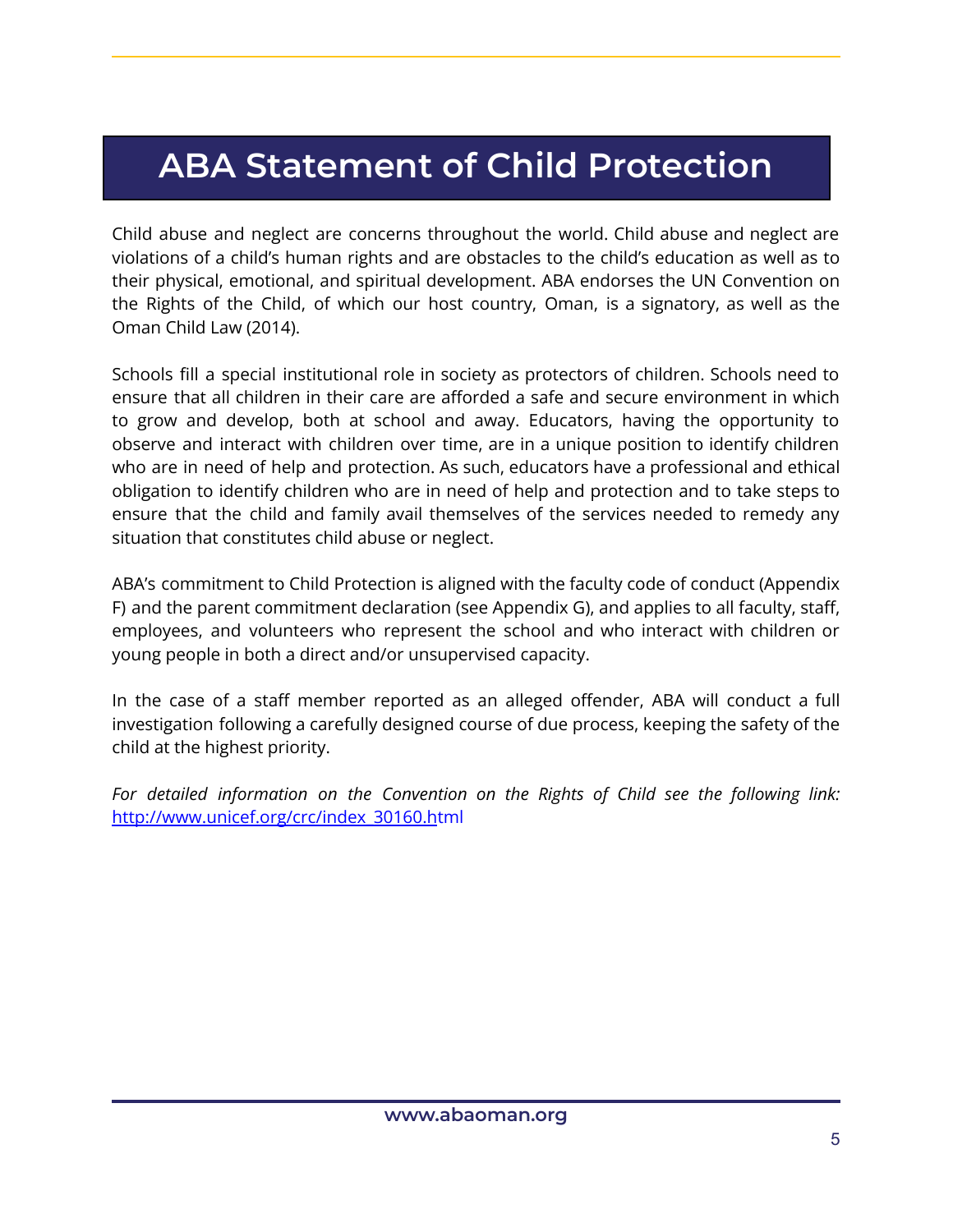# **Child Protection Team**

| <b>Child Protection Officer</b> | Reporting teacher    | School Nurse   |
|---------------------------------|----------------------|----------------|
| School Counselor x 3            | Principal $\times$ 3 | Head of School |

Roles are assigned on a case-by-case basis.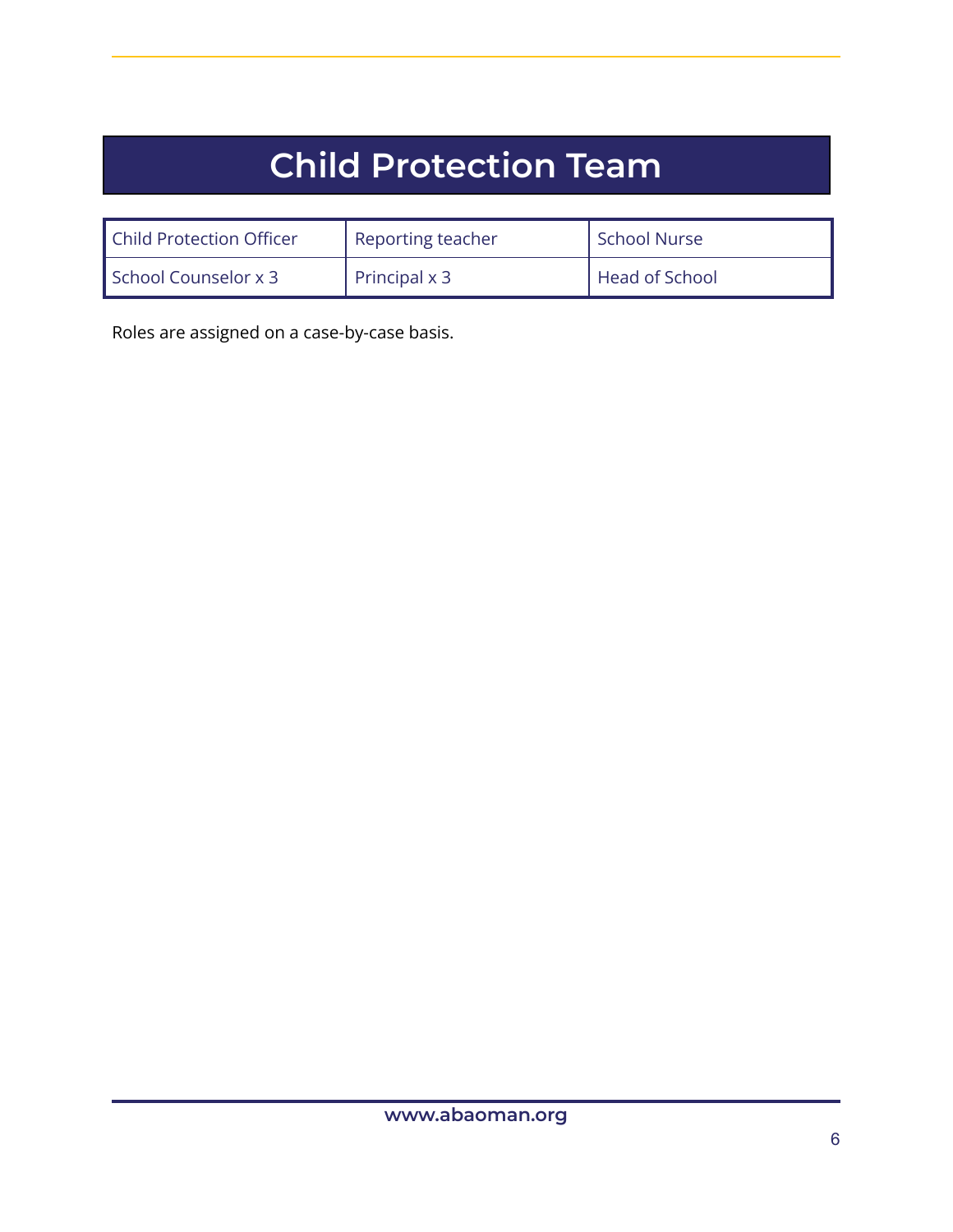# <span id="page-6-0"></span>**Child Protection Reporting Procedures**

At ABA we aim to focus our energy on implementing policies and procedures that prevent incidents of child abuse from occurring; however, the Child Protection disclosure flowchart below outlines the procedures we have in place for reporting and responding to suspected, observed or disclosed incidents of child abuse.

Where there is cause to suspect child abuse or neglect, it is the responsibility of the staff member to report their suspicions to the counselor, or to the principal. In all cases, the principal will be notified. It is the responsibility of the principal to inform the head of school of the suspected case of child abuse or neglect.

All staff, faculty and administrators are mandated to report incidences of abuse and neglect. All ABA employees are also required to report suspicion of abuse or neglect. All reports of abuse and neglect must be made to the counselor within 24 hours for immediate response.

#### **Step 1: Reporting:**

When a child reports abuse or self-harm or there is reasonable cause to believe that abuse or neglect is occurring, the ABA teacher will report and follow advice from the appropriate ABA counselor within 24 hours.

The counselor will take initial steps to gather information regarding the reported incident and will form a school-based response team as needed (within 24 hours) to address the report. The response team will include at least the Principal, Counselor and Child Protection lead, and in some cases, the other Counselors, the School Nurse, and other individuals as the Principal deems necessary. In all cases, follow up activities will be conducted in a manner that ensures that information is documented factually, and that strict confidentiality is maintained.

**\*NOTE:** *in cases of observed injury/bruising, the child will be referred to the school nurse. The injury will be recorded, and information provided to the school-based response team.*

#### **The team will use the following procedure:**

- 1. Interview staff member/reporter as necessary and document information relative to the case.
- 2. Consult with school personnel to review the child's history in the school.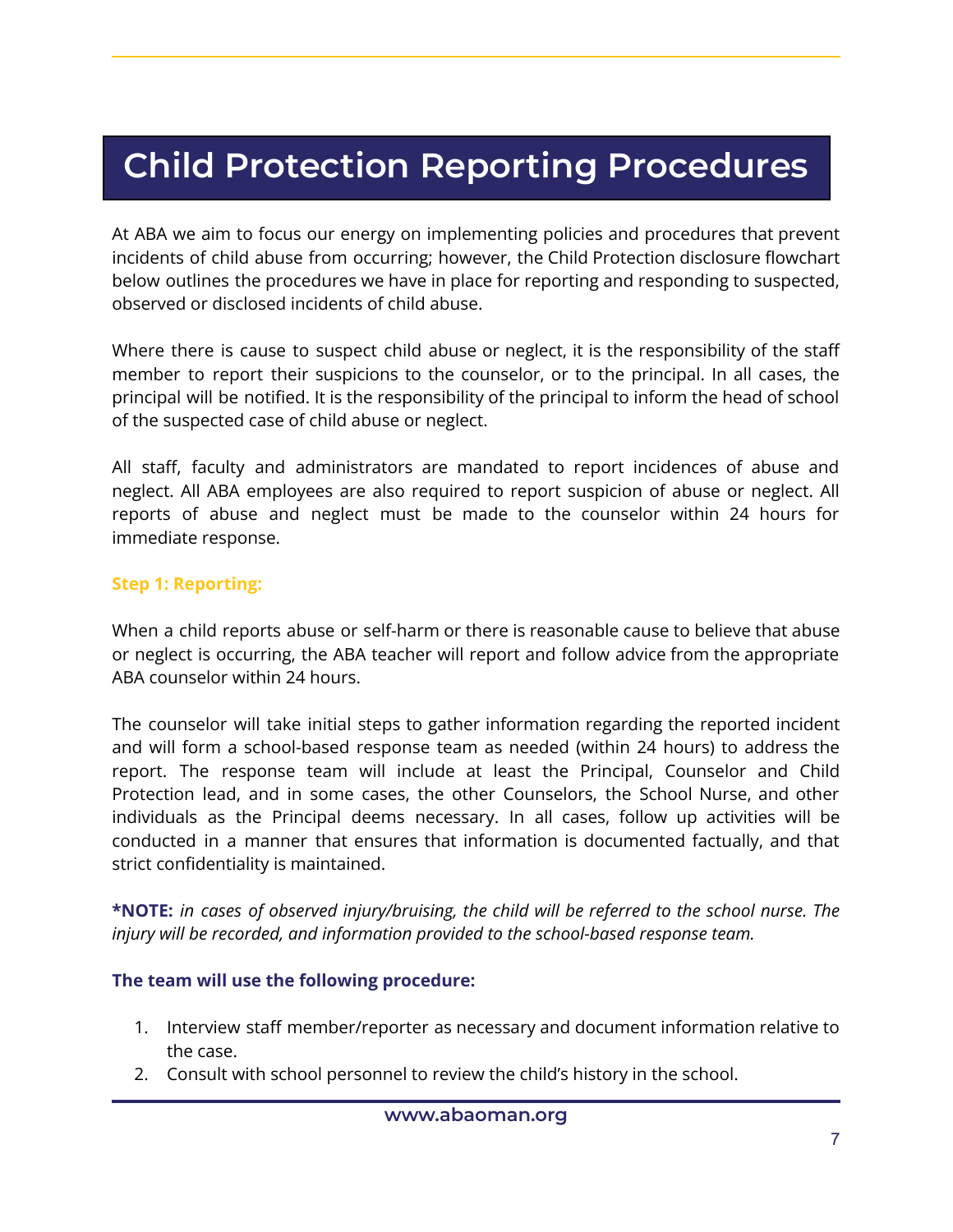- 3. Report the status of the case to the Head of School.
- 4. Develop an action plan.

# **Step 2: Action Plan**

Based on the acquired information, a plan of action will be developed to assist the child and family.

### **Actions that may take place are:**

- An email notification or phone call from the Nurse to parents in case of observed injury/bruising
- Discussions between the child and counselor to gain more information. These discussions will be developmentally appropriate. The well-being of the child will be considered regarding further steps that may be taken, including discussions with parents and outside authorities.
- In-class observations of the child by the teacher, counselor, or administrator
- Meetings with the family to present ABA's concerns.
- Support for family and child.
- Referral of the student and family to external professional counseling.

In cases of severe abuse or where outside authority and intervention is deemed necessary, a report made to the Child Protection Team may result in further investigation, and **one or more** of these possible actions may follow:

- Communication with the School Board.
- Consultation with a legal advisor.
- Consultation with the ROP Child Protection Liaison Officer.
- Notification of the management of the sponsoring employer of the concern with the child/family, or to the child welfare office at the family's home country.
- Consultation with the consulate of the country of the involved family.
- Formal or informal consultation with local authorities.

In the event that the report of abuse or neglect involves a staff or faculty member of ABA, the Principal and Head of School will follow board policy pursuant to ethical professional behavior and discipline procedures outlined in the Faculty and Staff Handbooks.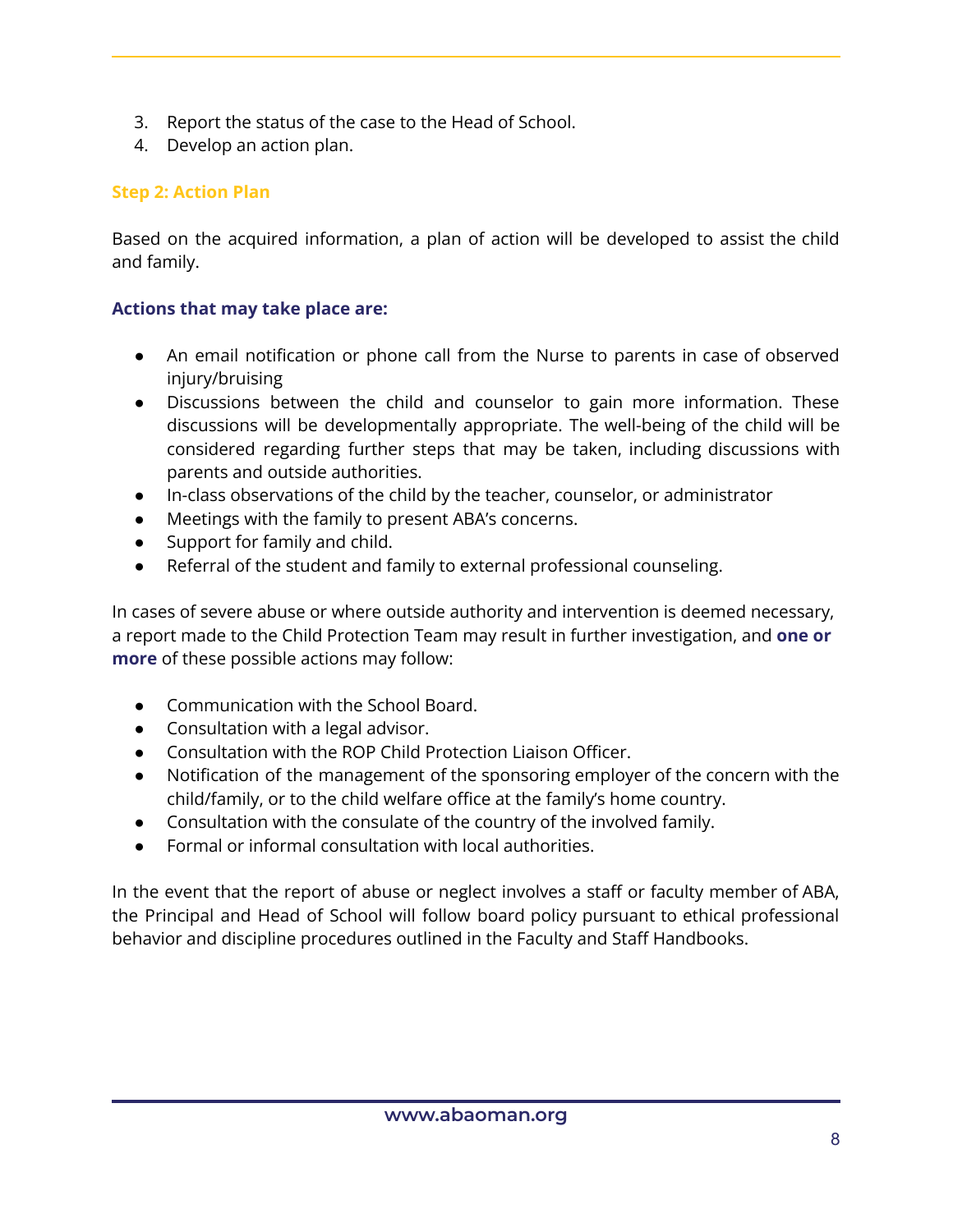### **Step 3: Follow up**

### **During this process:**

- The team will maintain contact with the child and family to provide support and guidance as appropriate.
- The team will provide the child's teachers, principal and Head of School with ongoing support and updates.
- The team will provide resource materials and strategies for teacher use if necessary.
- The team will maintain contact with any outside professionals and organizations involved in order to update the progress of the child in school.
- The team is not responsible for providing in-depth counselling to the offender.

All documentation of the investigation will be kept in the child's confidential records file located in the counselor's office and a copy will be stored with the Child Protection lead. Records sent to schools to which the student may transfer will state that there is a confidential file for the child. ABA makes every attempt to share this information to protect the child.

### **Many cases will be managed internally by the team, such as those involving:**

- Student relationships with peers (minor conflicts)
- Bullying or Cyberbullying
- Parenting skills related to disciplining children at home
- Student-parent relationship
- Health issues such as low self-esteem, grieving.

### **Some cases will be referred to outside resources, for example:**

- Mental health issues such as depression, psychosis, self-harm, suicidal ideation.
- Severe and ongoing physical abuse or neglect
- Sexual abuse and incest.

# **Note about Confidentiality:**

Confidentiality is essential UNLESS someone discloses that they or someone else is in danger. Then, it is the responsibility of the ABA Child Protection Team to follow the necessary procedures to ensure the safety of the child.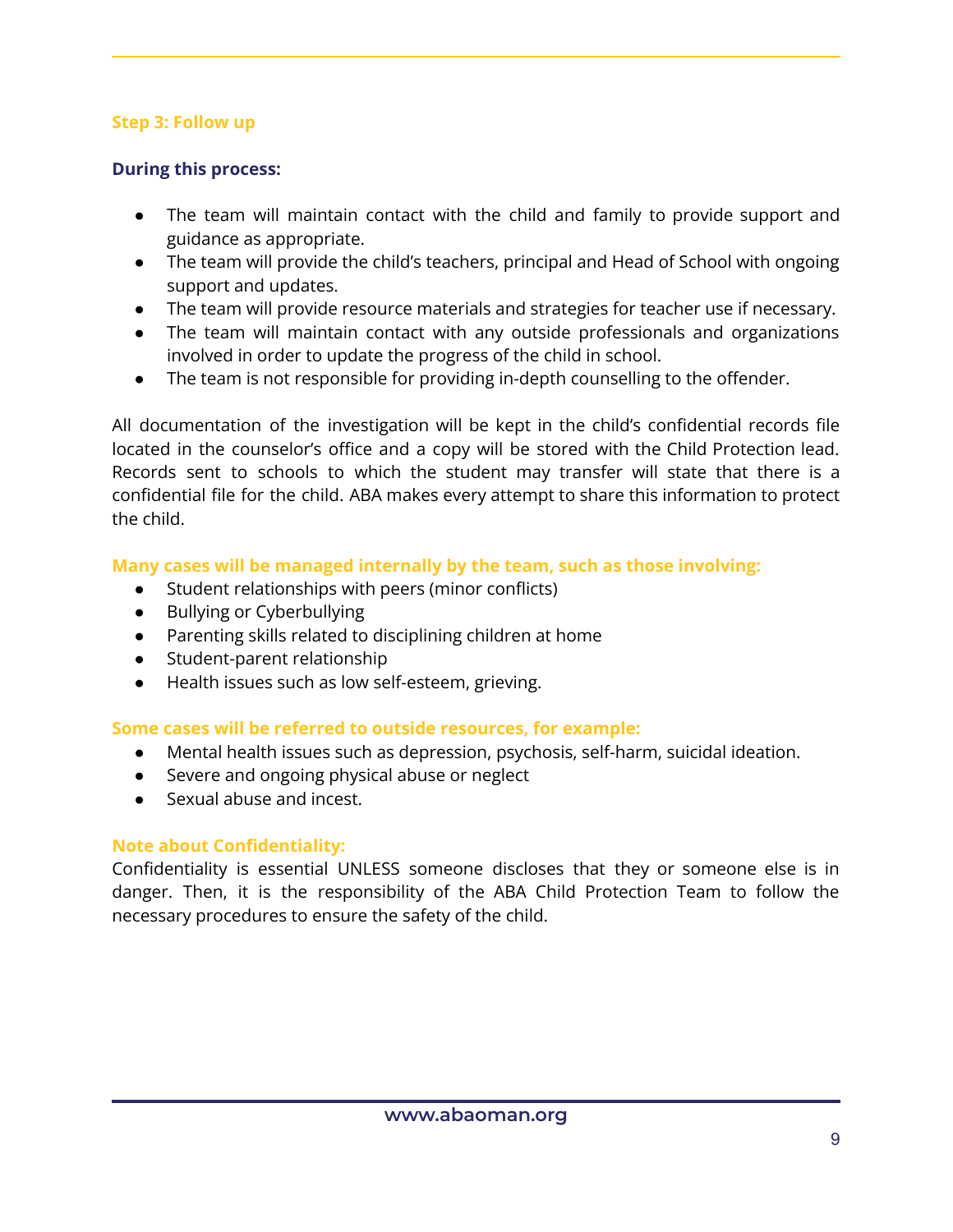# <span id="page-9-0"></span>**Child Protection Online Safety Guidelines Procedures for Parents**

Support the ABA Acceptable Use Guidelines (Appendix I) for your child

Monitor and approve your child's login location for online learning and video conferencing. Teachers will alert you if a one-on-one conference is planned with your EC or Elementary child.

Meetings with Middle School and High School students will occur with individual teachers and student support staff members as part of our online educational program.

Assist your child to balance screen time and usage

If you are concerned about the safety of a child, please inform the relevant school counselor - contacts below.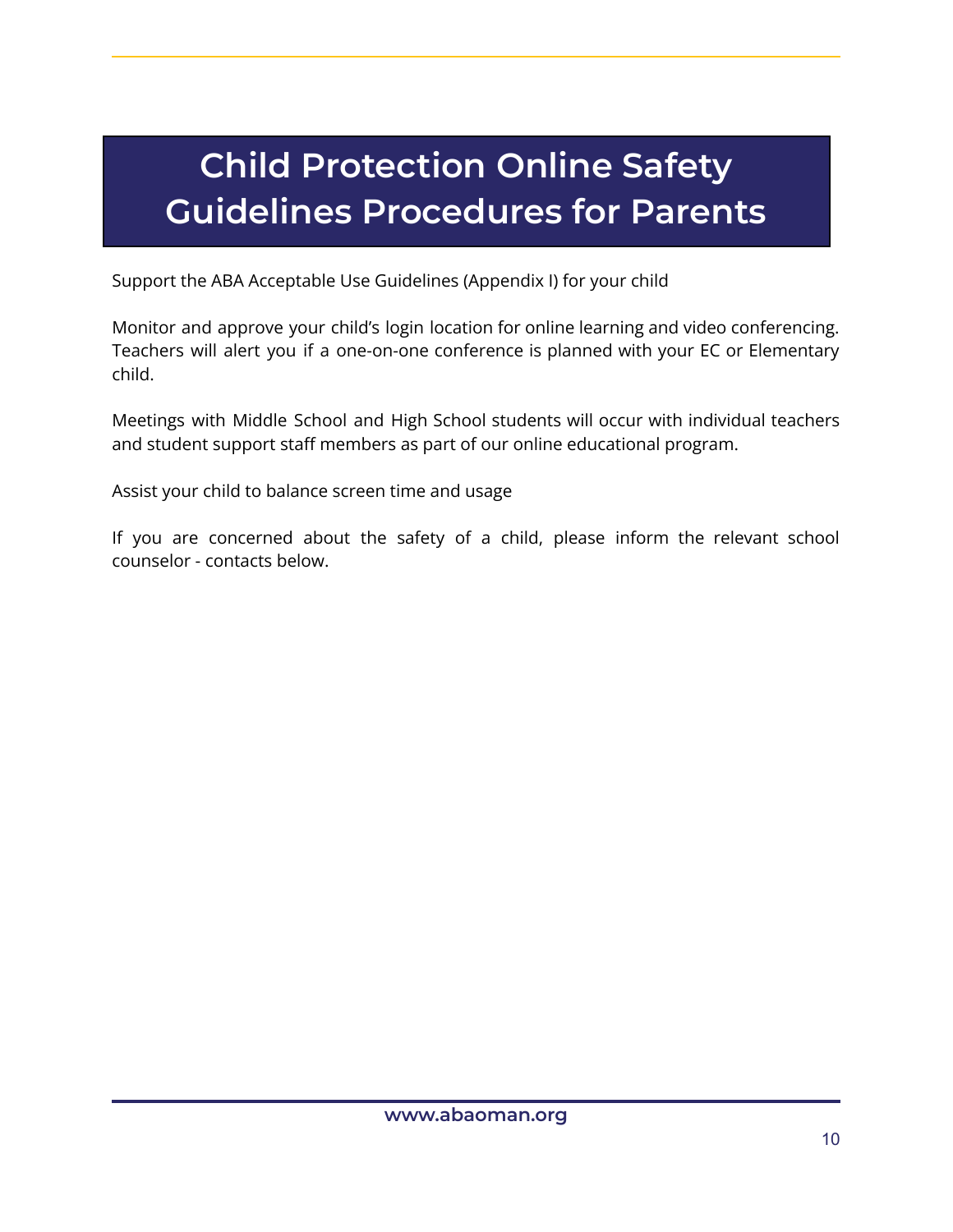# <span id="page-10-0"></span>**Child Protection Online Safety Guidelines Procedures for Students**

Login location - When video conferencing, your location should be open and accessible and approved by your parents.

ABA Mufti dress code guidelines should be followed when video conferencing, both one on one with a teacher and as part of a group.

ABA expectations regarding appropriate language and behaviour with teachers and students should be maintained when online.

ABA Acceptable Use Guidelines (appendix I) apply to all online learning situations. Students are not permitted to record or take screenshots of live online classes.

Academic honesty rules apply to all online learning situations

If you are concerned about an online interaction or a friend, please inform the relevant school counselor - contacts below.

| For queries about                                               | <b>Contact ABA school counselors.</b>                                 |
|-----------------------------------------------------------------|-----------------------------------------------------------------------|
| A social/emotional concern<br><b>A Child Protection concern</b> | <b>Elementary School Colette O'Driscoll</b><br>codriscoll@abaoman.org |
| An online safety concern                                        | <b>Middle School Claire Anthony</b><br>canthony@abaoman.org           |
|                                                                 | <b>High School Alli Hostetter</b><br>ahostetter@abaoman.org           |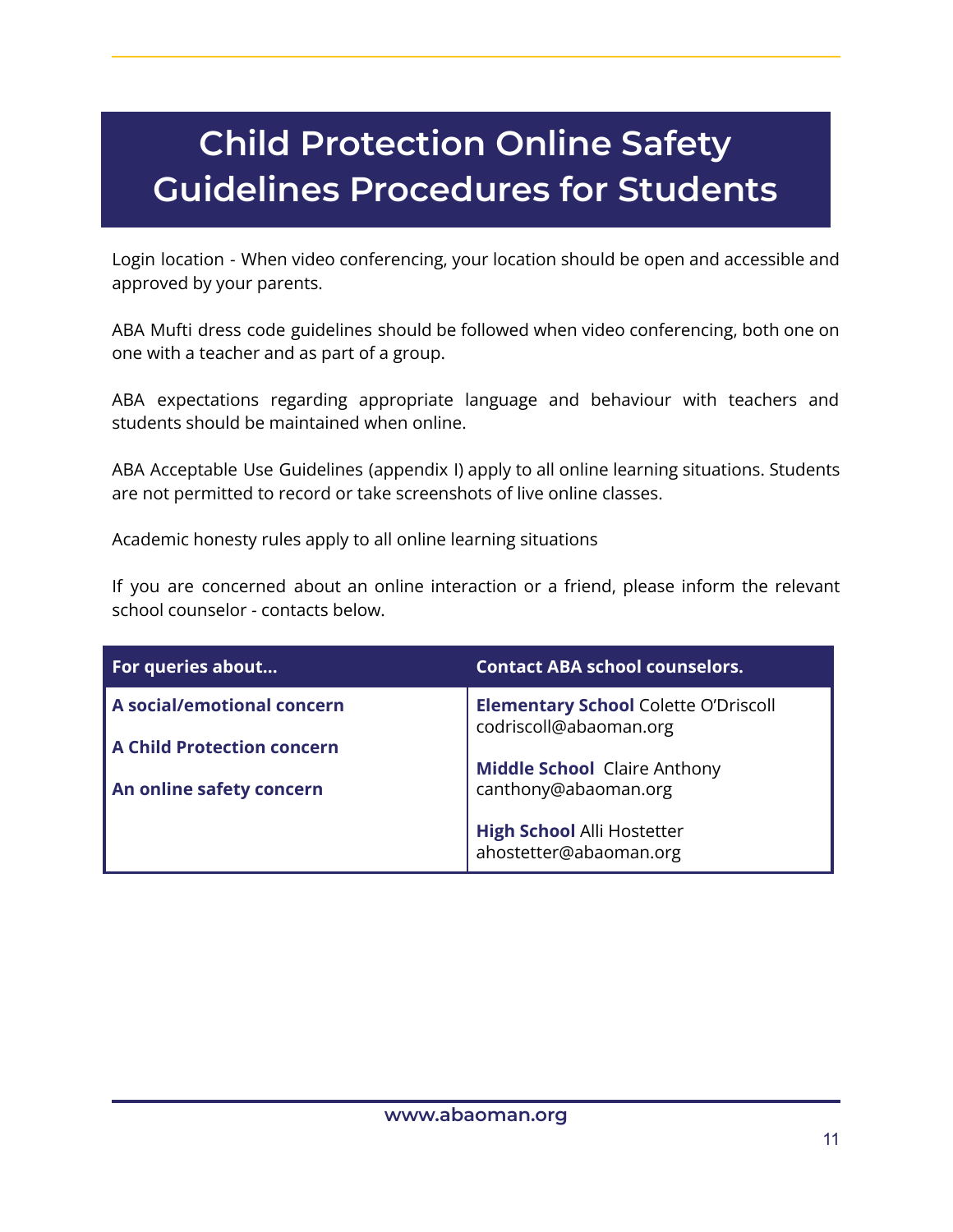# **Child Protection Identification Guidelines**

<span id="page-11-0"></span>**Physical abuse** may involve hitting, punching, shaking, throwing, poisoning, biting, burning or scalding, drowning, suffocating, hair pulling or otherwise causing intentional physical harm to a child. (These symptoms could also indicate harm to self, such as cutting and suicidal ideation).

### **Signs of physical abuse (including but not limited to)**

- Bruises, burns, sprains, dislocations, bites, cuts Improbable excuses given to explain injuries
- Injuries that have not received medical attention
- Injuries that occur to the body in places that are not normally exposed to falls, rough games, etc. Repeated urinary infections or unexplained stomach pains
- Refusal to discuss injuries
- Withdrawal from physical contact
- Fear of returning home or of parents being contacted
- Showing wariness or distrust of adults
- Self-destructive tendencies
- Being aggressive towards others
- Being very passive and compliant
- Chronic running away

**Emotional abuse** is the persistent emotional ill-treatment of a child so as to cause severe and adverse effects on a child's emotional development. It may involve: conveying to children that they are worthless or unloved; that they are inadequate or valued only insofar as they meet the needs of another person; age or developmentally inappropriate expectations being imposed on children; causing children frequently to feel frightened; or the exploitation or corruption of children. Some level of emotional abuse is involved in all types of ill-treatment of a child, though it may also occur alone.

#### **Signs of emotional abuse (Including but not limited to)**

- Physical, mental and emotional development is delayed
- Highly anxious
- Showing delayed speech or sudden speech disorder
- Fear of new situations
- Low self-esteem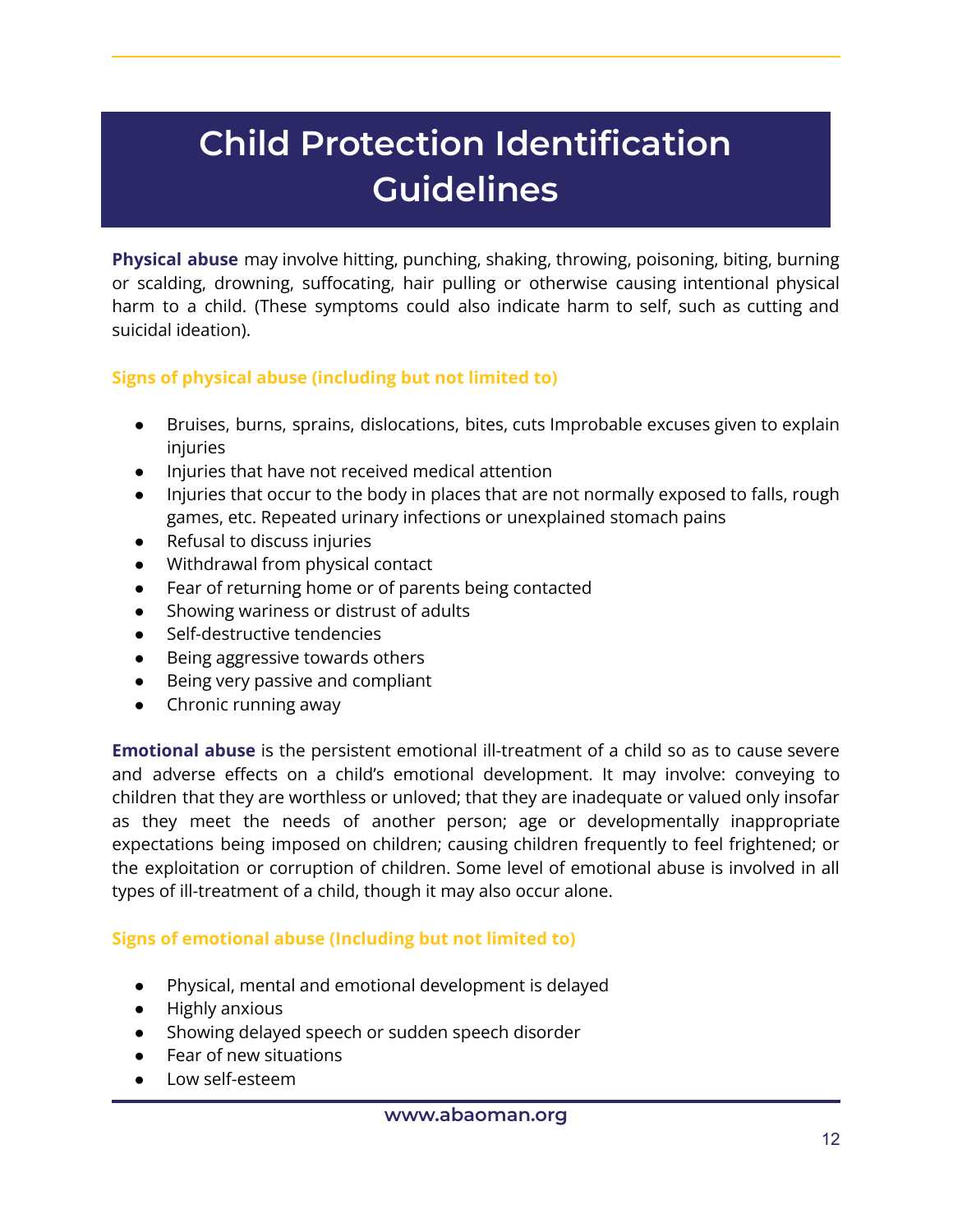- Inappropriate emotional responses to painful situations Extremes of passivity or aggression
- Drug or alcohol abuse
- Chronic running away
- Compulsive stealing
- Obsessions or phobias
- Sudden under-achievement or lack of concentration Attention-seeking behavior
- Persistent tiredness
- Lying

**Sexual abuse** involves forcing or enticing a child to take part in sexual activities, whether or not the child is aware of what is happening. The activities may involve physical contact, including penetrative (i.e. rape) or non-penetrative acts. They may include non-contact activities, such as involving children in the production or viewing of pornographic material or encouraging children to behave in sexually inappropriate ways. Children involved in commercial sex work are victims of sexual abuse, whether they perceive themselves as victims or not.

# **Signs of sexual abuse (Including but not limited to):**

- Pain or irritation to the genital area Vaginal or penile discharge
- Difficulty with urination Infection, bleeding, STDs
- Fear of people or places Aggression
- Regressive behaviors, bed-wetting or stranger anxiety Excessive masturbation
- Sexually provocative
- Stomach pains or discomfort walking or sitting
- Being unusually quiet and withdrawn or unusually aggressive
- Suffering from what seem to be physical ailments that can't be explained medically
- Showing fear or distrust of a particular adult
- Mentioning receiving special attention from an adult or a new "secret" friendship with an adult or young person
- Refusal to continue with school or usual social activities
- Age inappropriate sexualized behavior or language

**Neglect** is the persistent failure to meet a child's basic physical or physiological needs, likely to result in serious impairment of the child's health or development.

**Grooming** is when a person engages in predatory conduct to prepare a child or young person for sexual activity at a later time. Grooming can include communicating and/or attempting to befriend or establish a relationship or other emotional connection with the child or their parent/carer. Young people are often 'groomed' before they are sexually abused. At first, they may be tricked into thinking they are in a safe and normal relationship so they may not know it's happening or may feel they have no choice but to be abused. It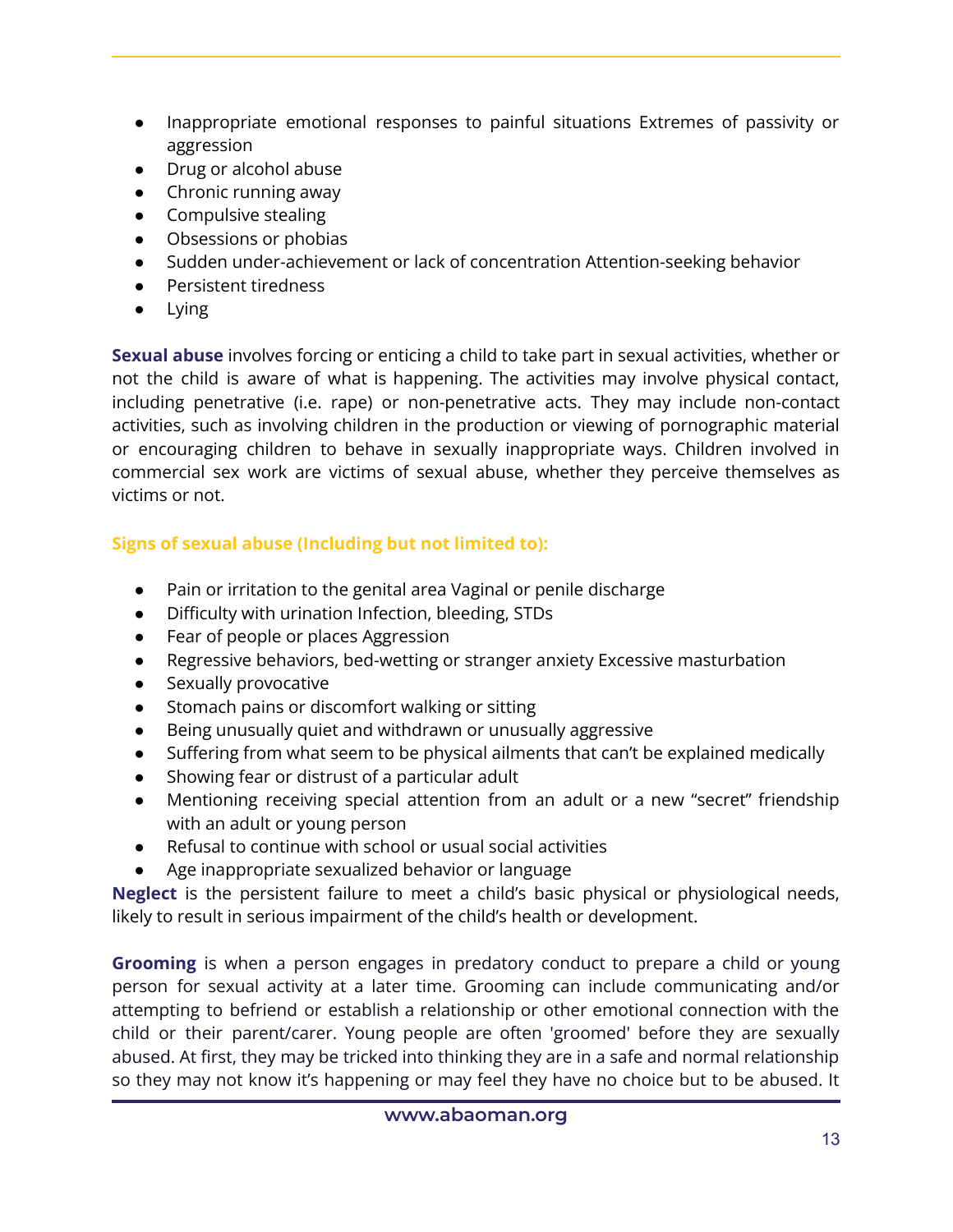may be hard to identify when someone is being groomed until after they have been sexually abused, because grooming behaviour can sometimes look like 'normal' caring behaviour, however, this is not always the case.

# **Examples of grooming behaviour may include:**

- Giving gifts or special attention to a child or young person, or their parent or carer, making the child or young person feel special and/or indebted to an adult.
- Making close physical contact sexual, such as inappropriate tickling and wrestling/play fighting.
- Openly or pretending to accidentally expose the victim to nudity, sexual material and sexual acts (this in itself is classified as child sexual abuse but can also be a precursor to physical sexual assault).
- Controlling a child or young person through threats, force or use of authority making the child or young person fearful to report unwanted behaviour.
- Groomers may rely on mobile phones, social media and the internet to interact with children in inappropriate ways and will often ask the child to keep their relationship a secret. The grooming process may continue for months before the offender arranges a physical meeting.

[https://www.education.vic.gov.au/school/teachers/health/childprotection/Pages/expolitatio](https://www.education.vic.gov.au/school/teachers/health/childprotection/Pages/expolitationgrooming.aspx#link2) [ngrooming.aspx#l](https://www.education.vic.gov.au/school/teachers/health/childprotection/Pages/expolitationgrooming.aspx#link2)

In addition to knowing the signs of victimization, below are some **early warning signs to look out for in potential offenders**:

### **Signs of offenders (students)**

- Unusual interest in sex, sexualizing inanimate objects and activities
- Does not stop sexual misbehavior when told to stop
- Uses force and coercion in social situations
- Unusual intensity when discussing sex and sexuality
- Socializes with children much younger
- Gives gifts, requires secrecy in relationships

### **Signs of offenders (adults)**

- Has "favorite" student or child
- Attempts to find ways to be alone with children
- Inappropriate language, jokes and discussions about students/children
- Sexualized talk in the presence of students/children
- Gives private gifts or has private chats on Facebook/internet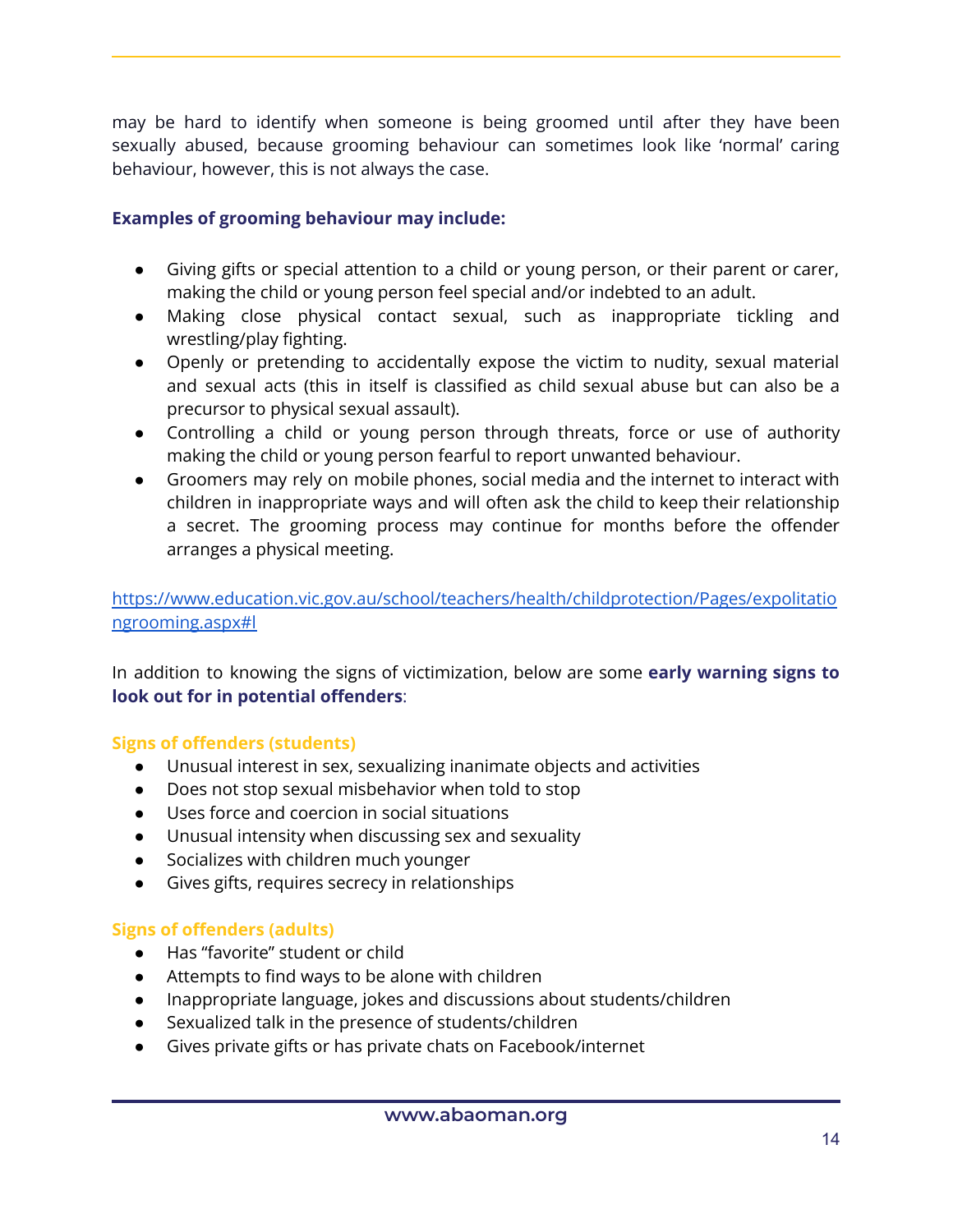*Source: Association of International Schools in Africa Child Protection Handbook for Teachers, Administrators, and Board Members. May 201*

# **Bullying & Cyberbullying**

Accusations of bullying and cyberbullying are taken seriously at ABA. Parents and students should become familiar with ABA's cyber-bullying policy and what to do in the event a child is being cyberbullied.

**Definition of Bullying:** Bullying is unwanted, aggressive behavior that involves a real or perceived power imbalance. The behavior is repeated, or has the potential to be repeated, over time. The bully intends to hurt, embarrass, or intimidate the victim.

**Definition of Cyberbullying:** Cyberbullying is when one person or a group of people aim to threaten, tease, or embarrass someone else by using a mobile phone, the internet or other technologies.

When dealing with students on an issue of bullying or cyberbullying, the following questions are a good basis to ascertain whether or not bullying is taking place.

- Is it a deliberate action?
- Is it unfair?
- Is it repeated over time?

If the answer to all three is yes, then it can be termed as bullying.

# **Following this, the type of bullying is identified; is it physical or emotional or cyberbullying?**

**Physical bullying can include;** hitting; kicking; punching; pushing; throwing objects; stopping someone from doing something; damaging someone's property; tripping; slapping; spitting.

**Emotional bullying can include;** humiliating another student; making nasty or threatening comments; spreading rumours/talking about others behind their back; stealing someone's property; name-calling; excluding an individual; persuading others to exclude another pupil; intentionally hurting someone's feelings; ganging up against another pupil.

**Cyberbullying can include;** text messaging bullying; picture/video-clip via mobile phone cameras; phone call bullying via mobile phones; email bullying; chat-room bullying; bullying through instant messaging (IM); bullying via websites.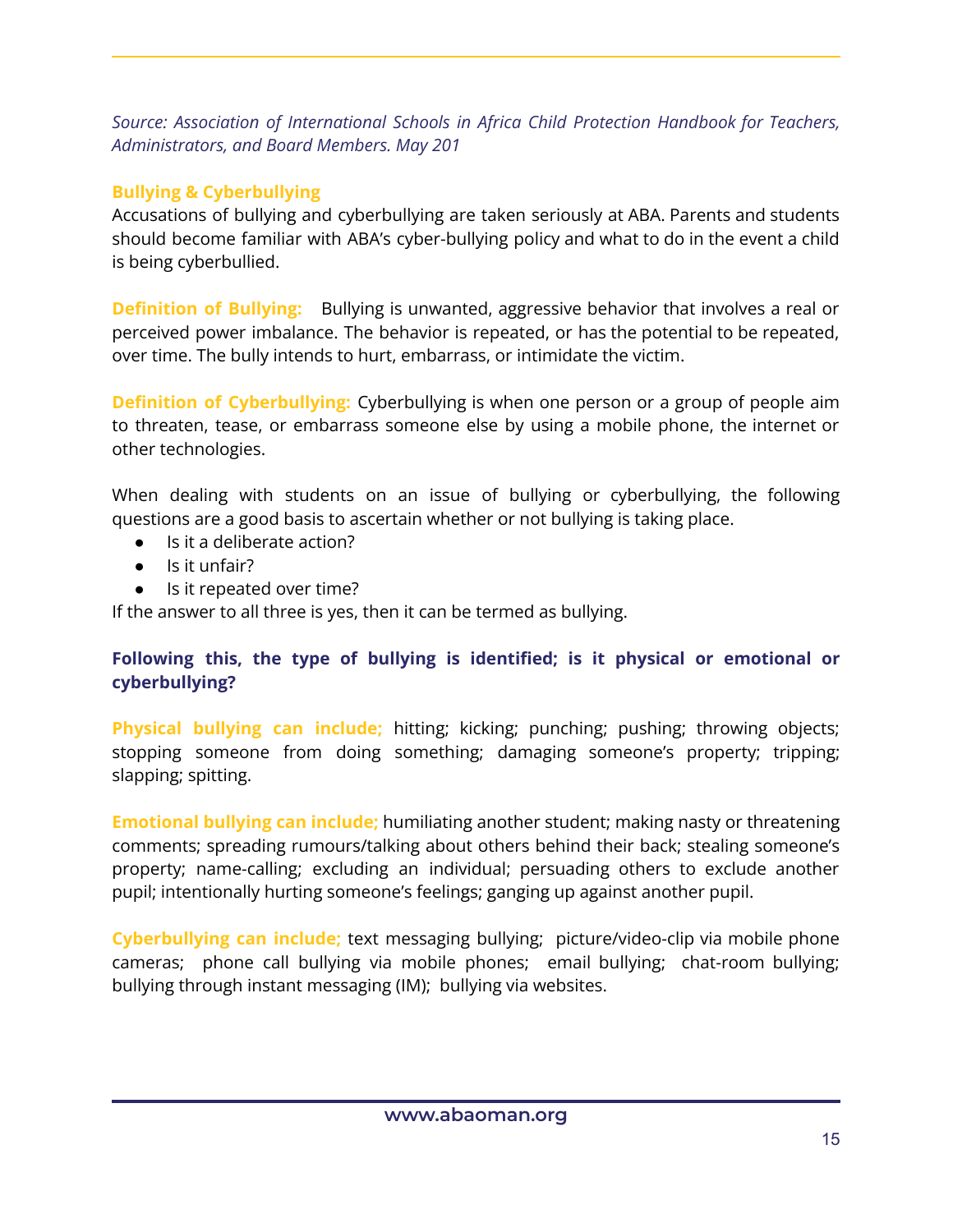#### **What is cyberbullying?**

"Cyberbullying is when one person or a group of people aim to threaten, tease, or embarrass someone else by using a mobile phone, the internet or other technologies." [\(www.direct.gov.uk](http://www.direct.gov.uk))

#### **Categories of Cyber-bullying (Source; University of London 2008)**

- Text messaging bullying
- Picture/video-clip via mobile phone cameras
- Phone call bullying via mobile phones
- Email Bullying
- Chat-room Bullying
- Bullying through instant messaging (IM)
- Bullying via websites

#### **How Families Can Prevent Cyberbullying**

- Establish rules for interacting with people online or through any other form of technology.
- Identify problems that can be created when technology is misused.
- Protect passwords and personal information.
- Reinforce family values and expectations.
- Cultivate and maintain an open, candid line of communication.
- Recognize warning signs that something abnormal is occurring.

| Warning Signs a Child May be a Victim of<br>Cyberbullying if he or she | Signs a Child<br><b>Warning</b><br>be<br><b>May</b><br><b>Cyberbullying Others if he or she</b> |
|------------------------------------------------------------------------|-------------------------------------------------------------------------------------------------|
| Unexpectedly stops using the                                           | Quickly switches screens when you                                                               |
| computer                                                               | walk by                                                                                         |
| Appears nervous or jumpy when an                                       | Uses the computer at all hours of                                                               |
| instant message is received, or                                        | the night                                                                                       |
| phone message is received                                              | Gets unusually upset if he or she                                                               |
| Avoids answering his or her cell                                       | $\bullet$                                                                                       |
| $\bullet$                                                              | cannot use the computer                                                                         |
| phone in front of you                                                  | Is using multiple online accounts or                                                            |
| Appears uneasy about going to                                          | an account that is not his or her own                                                           |
| $\bullet$                                                              | Laughs excessively while using the                                                              |
| school or outside in general                                           | $\bullet$                                                                                       |
| Appears to be angry, depressed, or                                     | computer                                                                                        |
| frustrated after using the computer                                    | Avoids discussions about what he or                                                             |
| Avoids discussions about what he or                                    | she is doing on the computer or                                                                 |
| she is doing on the computer                                           | becomes defensive                                                                               |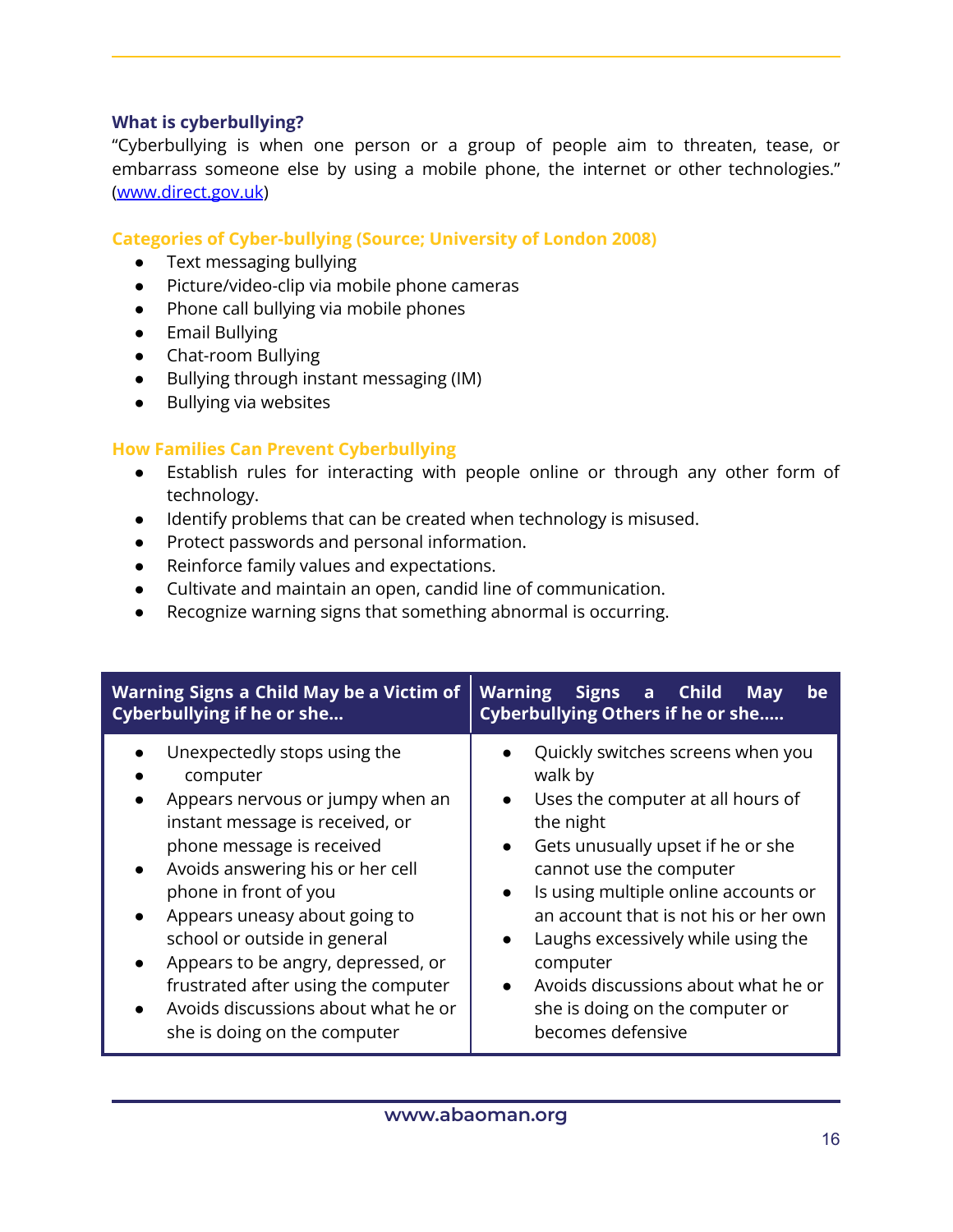| Becomes abnormally withdrawn<br>from usual friends and family<br>members<br>Is being bullied at school                                                                                                                                                                                                   |                                                                                                                                                                                                                                                                    |
|----------------------------------------------------------------------------------------------------------------------------------------------------------------------------------------------------------------------------------------------------------------------------------------------------------|--------------------------------------------------------------------------------------------------------------------------------------------------------------------------------------------------------------------------------------------------------------------|
| What Should Students Do if They Witness<br><b>Bullying or Cyberbullying?</b>                                                                                                                                                                                                                             | What Should Students Do if They are<br><b>Being Bullied or Cyberbullied?</b>                                                                                                                                                                                       |
| Document what they see and when.<br>Don't encourage the behavior.<br>Don't forward hurtful messages.<br>Don't laugh at inappropriate jokes.<br>Don't condone the act just to fit in.<br>Don't silently allow it to continue.<br>Stand up for the victim.<br>Tell an adult they trust to support<br>them. | Ignore minor teasing or<br>name-calling.<br>Block messages from unknown<br>people.<br>Don't respond to the bully.<br>Keep a log/journal of attacks.<br>Keep all evidence of bullying.<br>$\bullet$<br>Talk to an adult they trust to<br>$\bullet$<br>support them. |

# **Steps ABA Will Take When a Bullying or Cyberbullying Incident is Reported**

- A member of staff will speak with the student(s) involved.
- The administration will be informed.
- An investigation will take place.
- Action will be taken, and parents and advisors informed.

### **Reference:**

Hinduja, Sameer and Patchin, Justin (2014). *Preventing and Responding to Cyberbullying*. Corwin Press.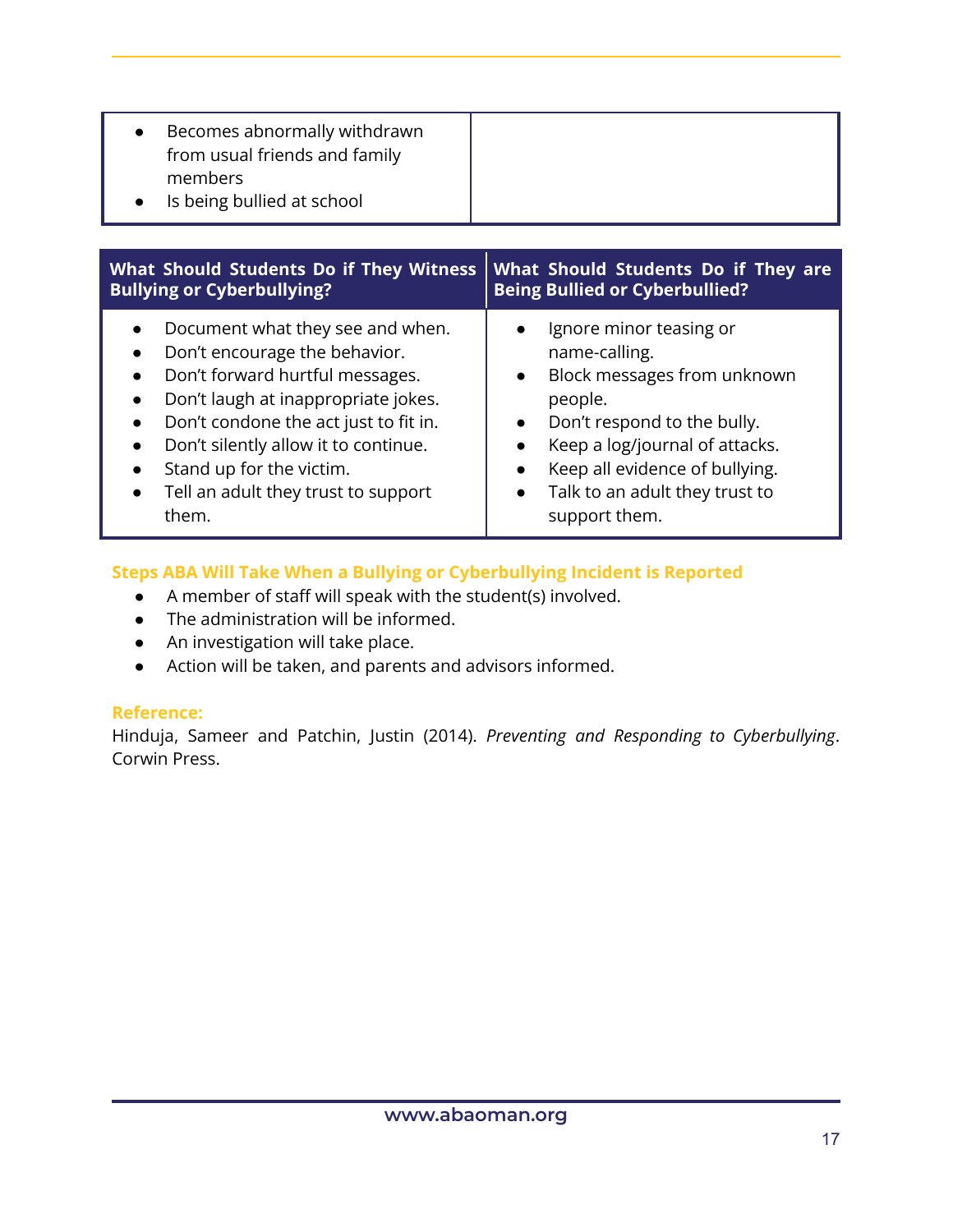# <span id="page-17-0"></span>**Suicide/Self Harm definitions and protocols**

#### **Suicide/Self-harm**

**Self-harm** is a broad term that can be used to describe the various things that young people do to hurt themselves physically. It includes cutting or scratching the skin, burning/branding with cigarettes/lighters, scalding, an overdose of tablets or other toxins, tying ligatures around the neck, punching oneself or other surfaces, banging limbs/head and hair-pulling (Mental Health Foundation, 2006). School response is as per the disclosure process.

**Suicidal ideation** Thinking about, considering, or planning for self-injurious behavior may result in death. A desire to be dead without a plan or intent to end one's life is still considered suicidal ideation and should be taken seriously. School response as per disclosure process.

**Suicide** Death caused by self-directed injurious behavior with any intent to die as a result of the behavior. Crisis Team response (See below) **Suicide Behaviour** Suicide attempts, intentional injury to self-associated with at least some level of intent, developing a plan or strategy for suicide, gathering the means for a suicide plan, or any other overt action or thought indicating intent to end one's life. Crisis Team response (See below)

**Crisis response team - Guidelines in the event of attempted suicide, suicide or trauma, on or off-campus. Link to Toolkit for [Schools:](http://www.sprc.org/sites/default/files/resource-program/AfteraSuicideToolkitforSchools.pdf) After a Suicide**

#### **Crisis Response Team Members:**

- Head of School
- Director of Student Support
- ES Principal
- MS Principal
- HS Principal
- School Nurse
- Director of Human Resources
- EA to Head of School (minutes)

#### **Steps the Crisis Response Team will take following a report of attempted suicide, suicide or trauma:**

- Mobilize the crisis team confirm the incident
- Assess the safety and security of students, faculty, support staff
- Gather all relevant information document the facts

#### **www.abaoman.org**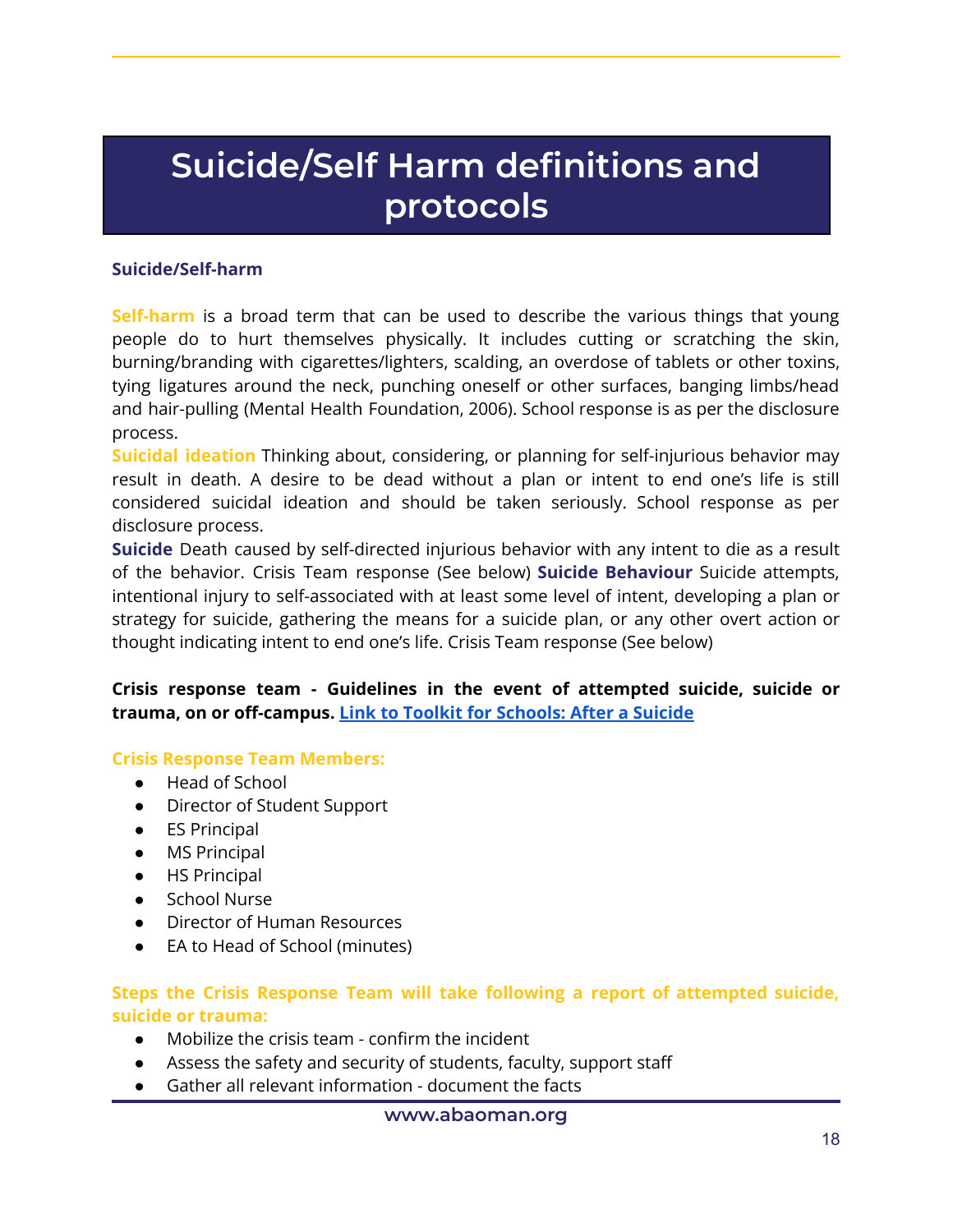- Communicate as appropriate with various groups in the school community
- Provide resources to support members of the community
- Maintain an environment focused on normal educational activities
- Identify media accounts that may need monitoring and monitor peer reactions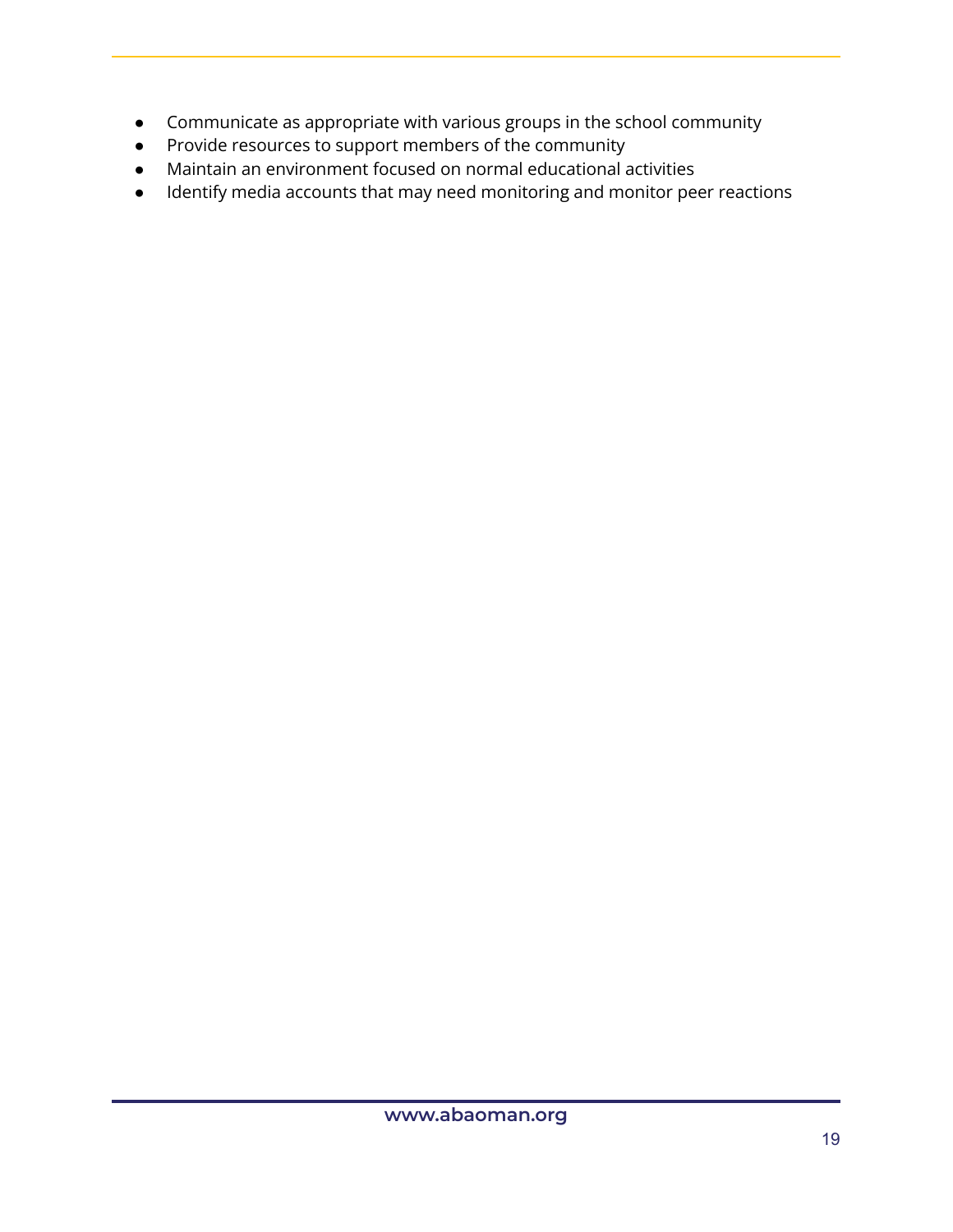# **Definition of terms**

<span id="page-19-0"></span>**Child Protection** is a broad term used to describe philosophies, policies, standards, guidelines and procedures to protect children from both intentional and unintentional harm. In this document, the term "child protection" applies to the protection of children in international schools. **Please note that this definition also includes harm to self.**

**Child Protection Policy** is a statement of intent that demonstrates a commitment to protecting students from harm (to self and from others) and makes clear to all what is required in relation to the protection of students. It serves to create a safe and positive environment for children and to demonstrate that the school is taking its duty and responsibility seriously. This handbook considers that schools will provide appropriate child safety classes supported with a well-defined curriculum to increase children's ability to understand abuse prevention.

**Child protection concerns** include suspected, alleged, self-disclosed, or witnessed abuse of a child by anyone associated within or outside the school which must be investigated and followed by appropriate action.

**Child Abuse** According to the World Health Organization, child abuse constitutes "all forms of physical and/or emotional ill-treatment, sexual abuse, neglect or negligent treatment or commercial or other exploitation, resulting in actual or potential harm to the child's health, survival, development or dignity in the context of a relationship of responsibility, trust or power.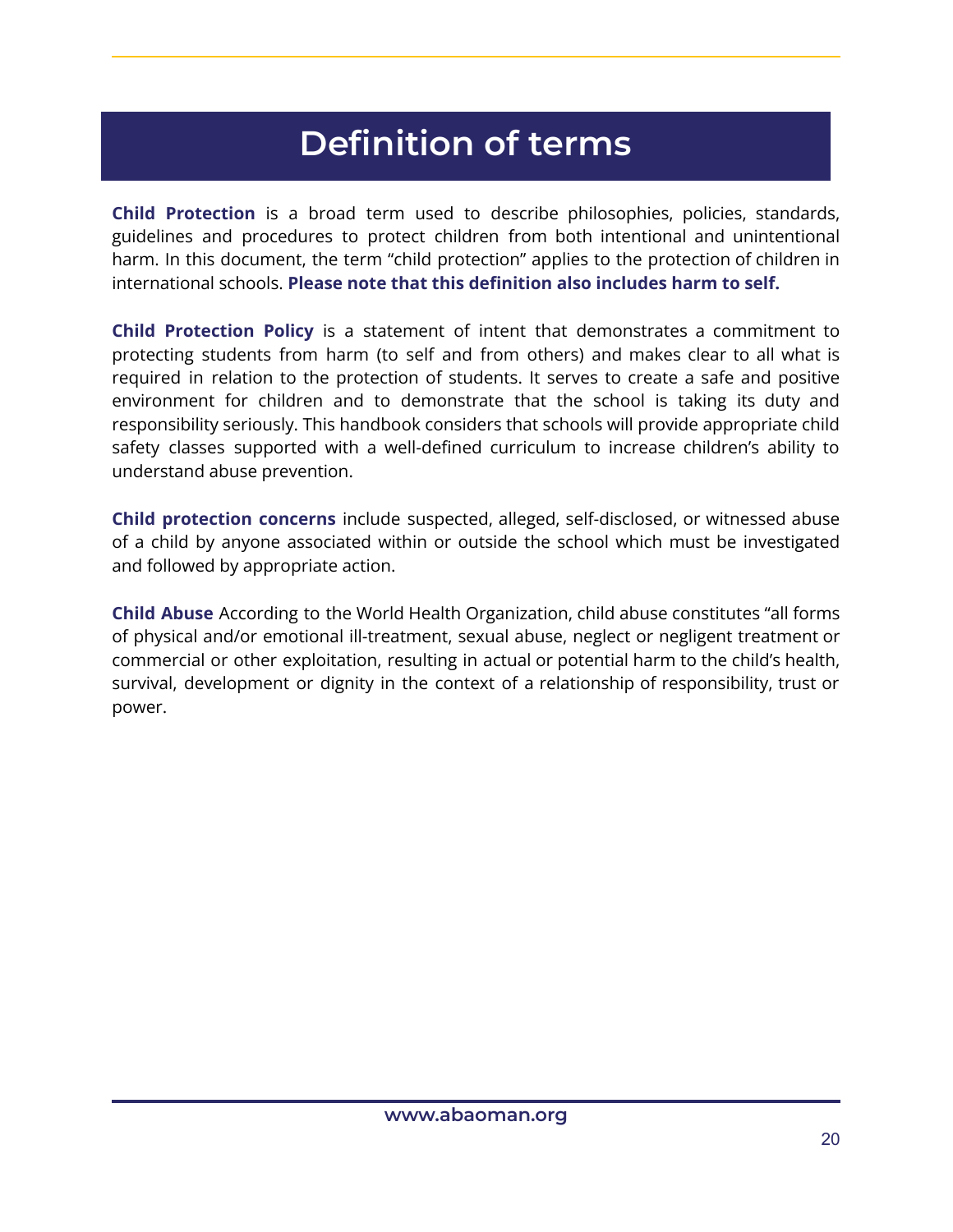# **Acknowledgements**

<span id="page-20-0"></span>A special thanks to the following associations and conferences for the resources and guidance in creating this handbook.

**Association for the Advancement of International Education:** Child Protection School Evaluation

**Association of International Schools in Africa:** Child Protection Handbook for Teachers, Administrators, and Board Members.

**Council for International Schools (CIS):** Child Protection Workshop

#### <span id="page-20-1"></span>**United Nations Convention on the Rights of the Child**

# **Resources**

https://www.childwelfare.gov/pubs/factsheets/long\_term\_consequences.cfm

http://www.aifs.gov.au/cfca/pubs/papers/a143161/cfca11.pdf

Finkelhor, D and Jones, L. (2006). Why have Child Maltreatment and Child Victimization Declined? *Journal of Social Issues*, 62(4): 685-716.

Finkelhor, D. (2009). The Prevention of Childhood Sexual Abuse, *The Future of Children*, 19(2),169-194.

Finkelhor, D. (2007). Prevention of Sexual Abuse Through Educational Programs Directed Toward Children. *Pediatrics,* 120(3), 643.

Hopper, J. (2012). *Child Abuse Statistics, Research and Resources,* downloaded from www.jimhopper.com.

Jones, L. and Finkelhor, D. (2009). *Updated Trends in Child Maltreatment:* Durham, NH. Crimes Against Children Research Center.

Plummer, C. (2013, March). *Using Policies to Promote Child Sexual Abuse Prevention: What is Working?* Harrisburg, PA: VAWnet, a project of the National Resource Center on Domestic Violence.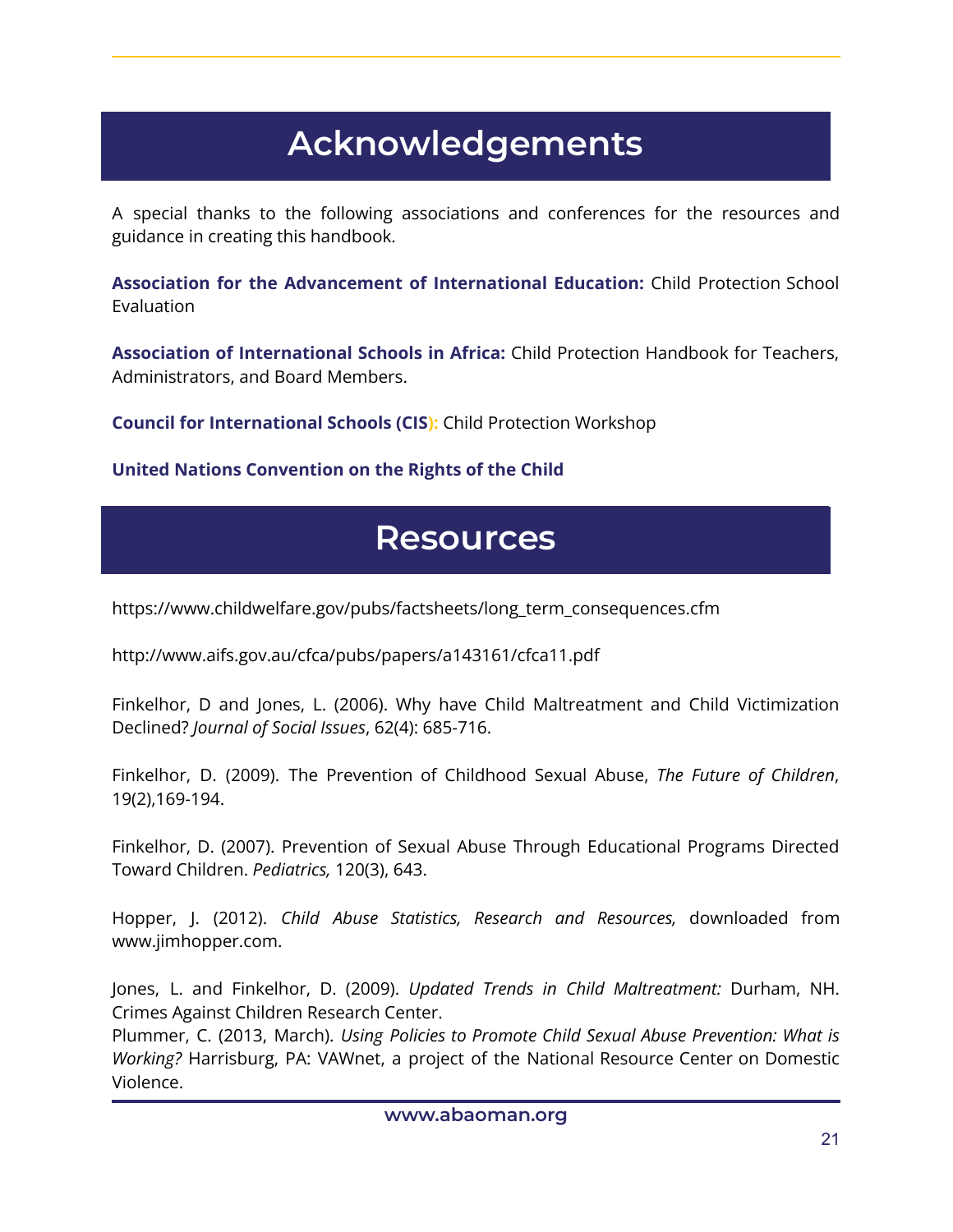WHO and ISPCAN, (2006). Preventing child maltreatment: a guide to taking action and generating evidence.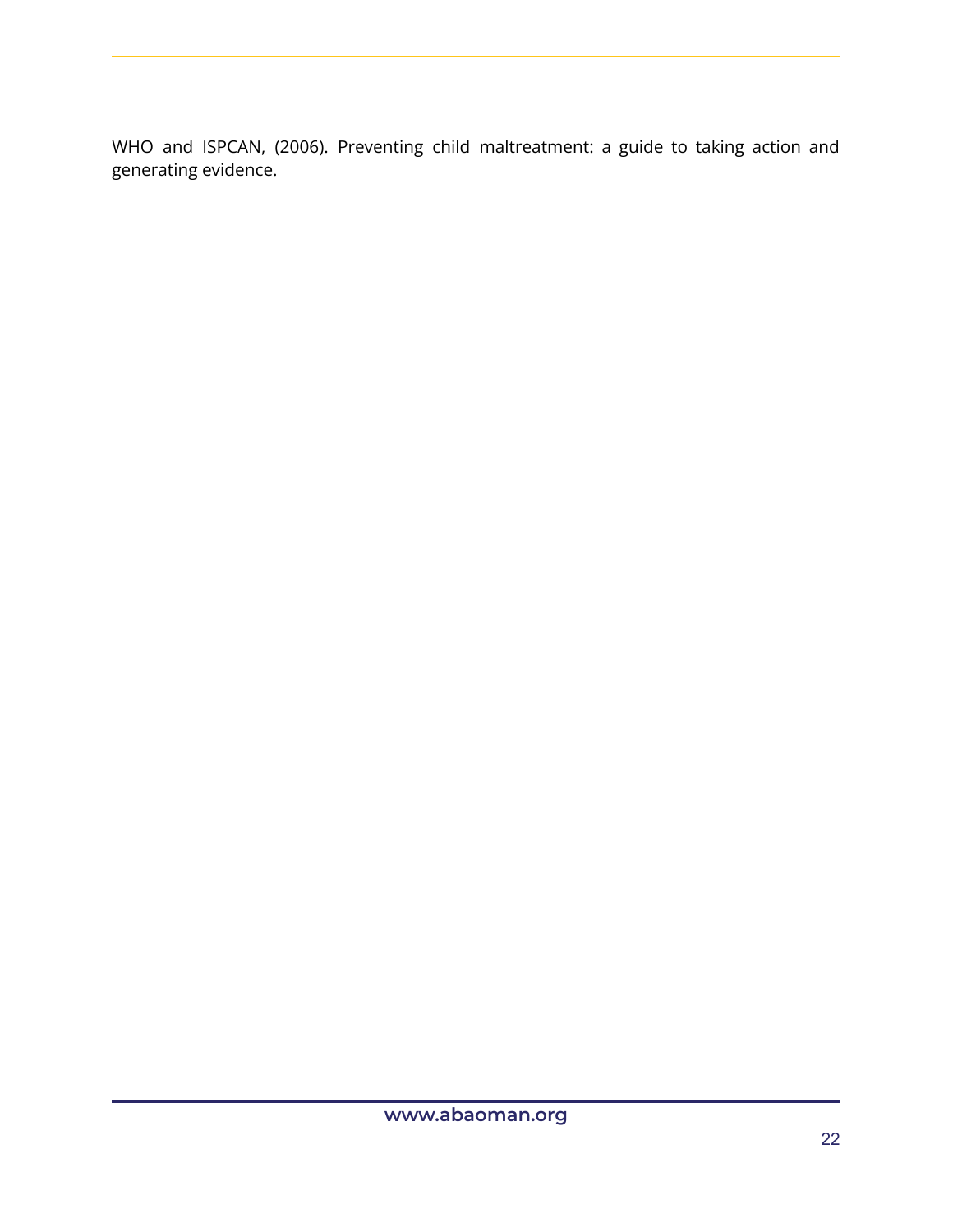# **Appendices**

# <span id="page-22-1"></span><span id="page-22-0"></span>**Appendix A - Elementary School Child Protection Curriculum Overview**

Each grade level will focus on these major concepts/big ideas in a developmentally appropriate manner.

| <b>Grade Level</b> | Lesson 1            | <b>Lesson 2</b> |
|--------------------|---------------------|-----------------|
| K3-Grade 5         | Keeping Myself Safe | Who Can Help Me |

### <span id="page-22-2"></span>**Appendix B - Secondary School Child Protection Curriculum Overview**

Four core concepts are in the secondary curriculum and remain the same in each grade. Identify, Access, Act and Values teaching. Introducing and reviewing these learning objectives is key to students learning. Developmentally appropriate content and delivery for each lesson ensure a varied and rich learning experience.

| <b>Grade Level</b> | <b>Concept 1</b>                                  | <b>Concept 2</b>          | <b>Concept 3</b> | <b>Concept 4</b>            |
|--------------------|---------------------------------------------------|---------------------------|------------------|-----------------------------|
| Grade 6-8          | Identify: Safe<br>and Unsafe<br><b>Situations</b> | Access trusted<br>Persons | Act to Stay Safe | Value Self and<br>Community |
| Grade 9-12         | Identify: Safe<br>and Unsafe<br><b>Situations</b> | Access trusted<br>Persons | Act to Stay Safe | Value Self and<br>Community |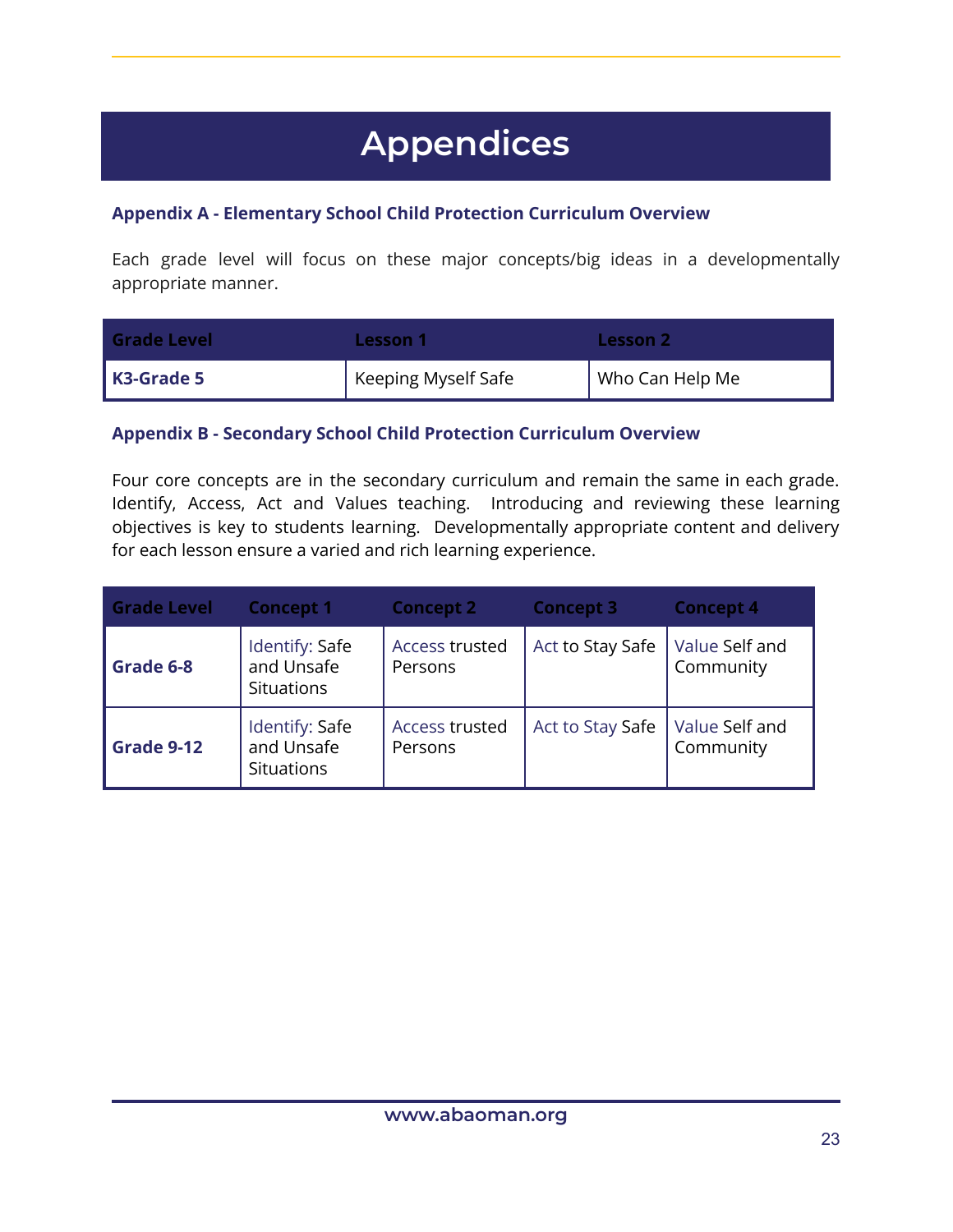# <span id="page-23-0"></span>**Appendix C - ABA Child Protection Policy translations**

Child [Protection](https://docs.google.com/document/d/1oy0k4O66rR3dopolbcFsg7KHkLZazvjO0X0IR1SuGw0/edit?usp=sharing) Policy (Arabic)

Child [Protection](https://docs.google.com/document/d/1dqocQXD_A5QyA_NM8v_MR3Ut3wQf-y84pcXkVF8jR9U/edit?usp=sharing) Policy (Hindi)

Child Protection Policy [\(Malayalam\)](https://docs.google.com/document/d/1eiZoOLgbVjvdpuait3vKmwOOzjYpFPyr8NK31v7MihQ/edit?usp=sharing)

Child [Protection](https://docs.google.com/document/d/1u-6imD4k17lbmm3SfddQYbAtdyQkDBwVIDkMf-xI-es/edit?usp=sharing) Policy (Tamil)

Child [Protection](https://docs.google.com/document/d/156GS1dGdnJO4v0uRa0UvrZJWFLlNv3IY6Hen5875sho/edit?usp=sharing) Policy (Telugu)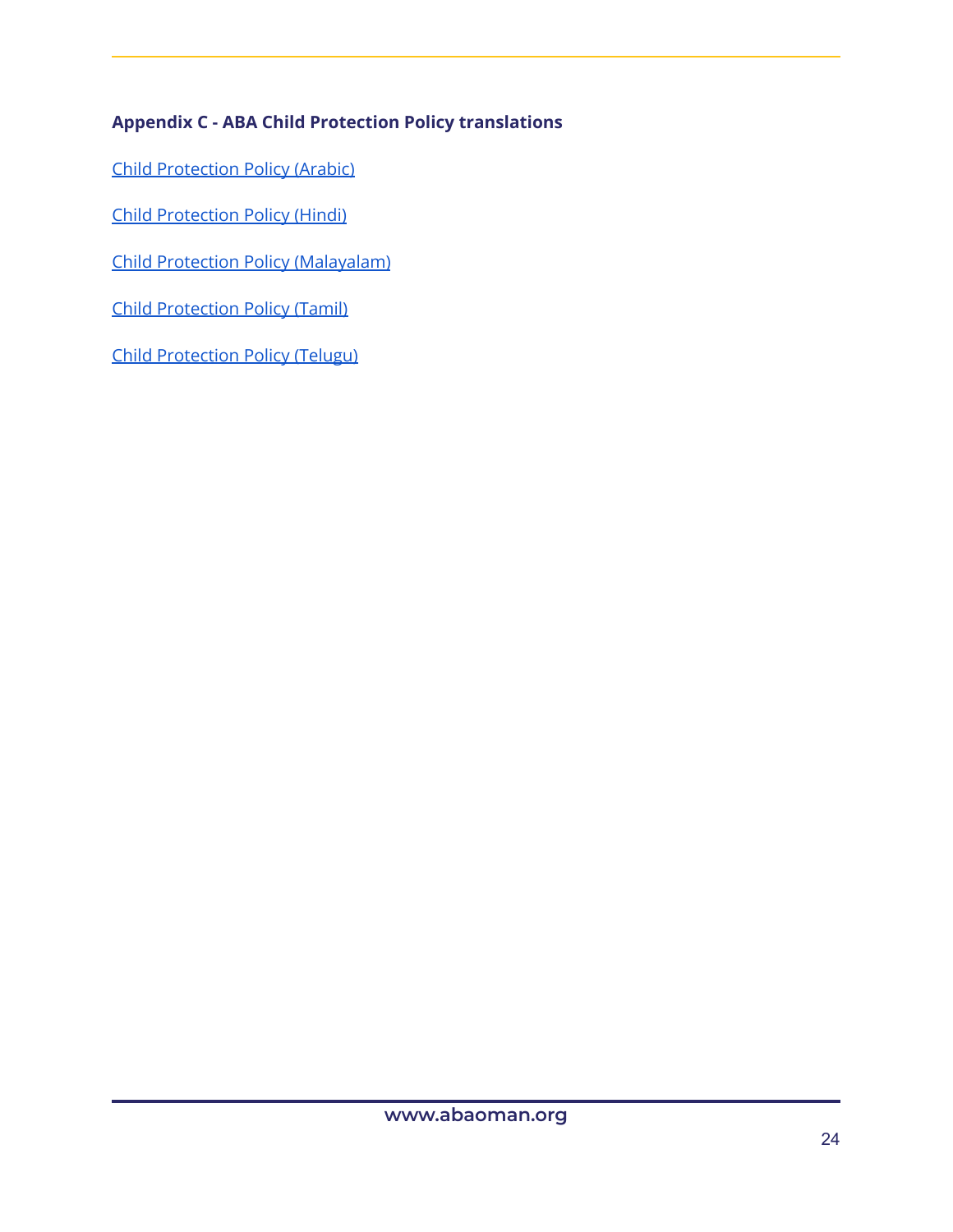<span id="page-24-0"></span>

| Appendix D - Calendar of Child Protection Activities for Parents and Faculty. |  |  |  |  |  |
|-------------------------------------------------------------------------------|--|--|--|--|--|
|-------------------------------------------------------------------------------|--|--|--|--|--|

| <b>Audience</b>                      | <b>August</b>                                                                                                                                                                                                                       | <b>September/October</b>                                                                                                                                                                                                                                                                                                                       |
|--------------------------------------|-------------------------------------------------------------------------------------------------------------------------------------------------------------------------------------------------------------------------------------|------------------------------------------------------------------------------------------------------------------------------------------------------------------------------------------------------------------------------------------------------------------------------------------------------------------------------------------------|
| <b>Parent</b><br><b>Information</b>  | Parent-Child Protection letter<br>for signature included in the<br>start of year school information<br>pack. Advise of parent<br>information session in<br>September                                                                | September 2021: Counselor and<br>Principal led parent information<br>morning: intro to CP, common<br>language, curriculum overview,<br>reporting procedure.<br>All parents invited to attend CP<br>information session- revisit of<br>previous information and targeted at<br>parents new to ABA. Link to<br>information on Website/Newsletter |
| <b>Faculty</b><br><b>Information</b> | August PD days.<br>Intro to CP led by CPO:<br>Including Briefing on<br>disclosure/suspicion and<br>reporting procedures.<br>Ensure access and signed<br>acknowledgement of the CP<br>Handbook. (to be completed<br>September 2021). |                                                                                                                                                                                                                                                                                                                                                |
| <b>Student</b><br><b>Information</b> |                                                                                                                                                                                                                                     | September/October 2021: Child<br>Protection Lessons for all students<br>K3-Gr 12 (following parent<br>information sessions)                                                                                                                                                                                                                    |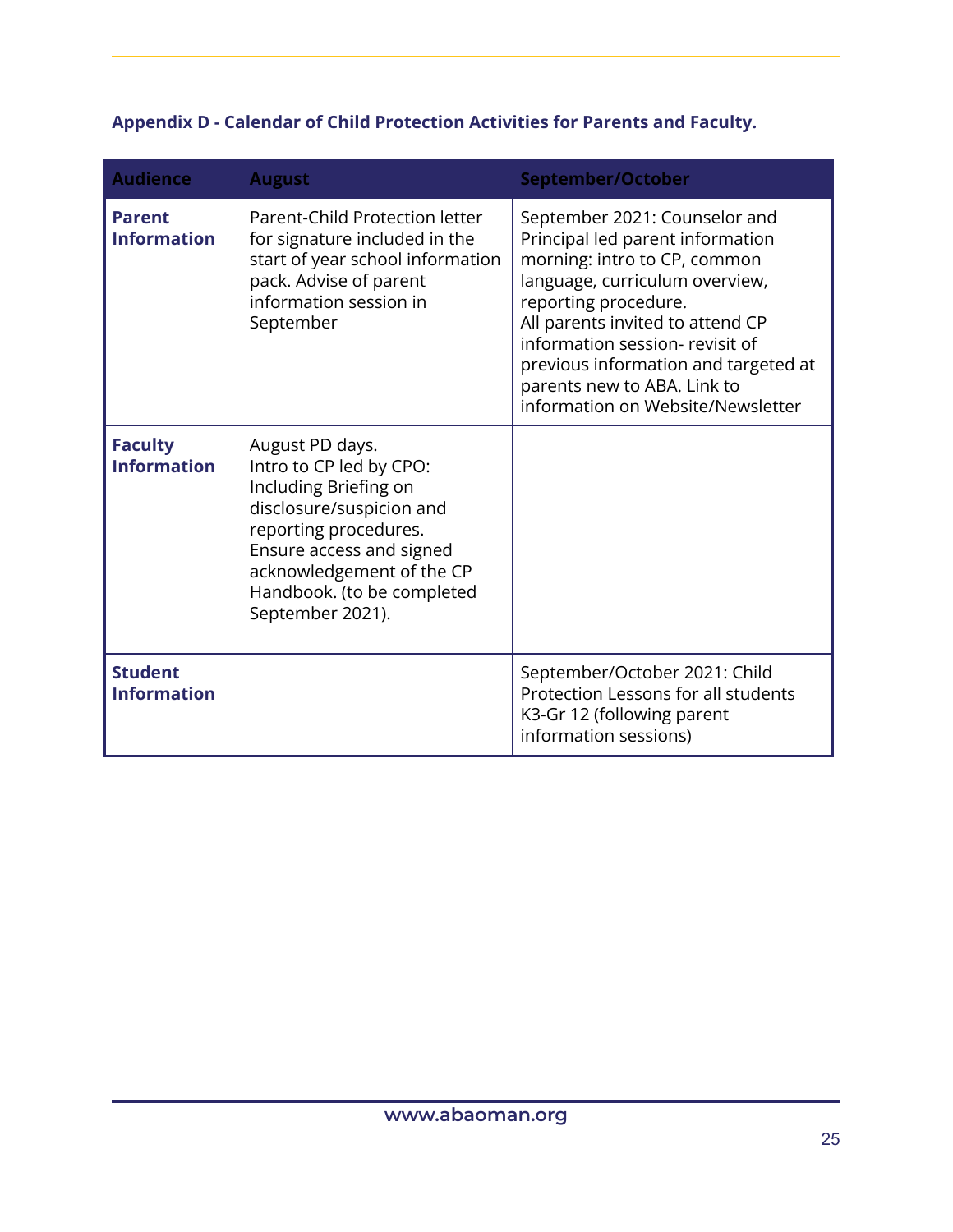# <span id="page-25-0"></span>**Appendix E - Myths vs Facts about child abuse and neglect in International Schools**

### **Myth**: *Child abuse is carried out by strangers.*

**Fact:** Research indicates that 90% of abuse is from domestic causes and is committed by individuals known to the child. International school communities tend to have families that move often and are separated from their extended families in their home-of-record. When abuse is within the family, the transient lifestyle then increases the risk to international school students who tend not to have access to outside resources, and therefore cannot get help.

# **Myth:** *Learning about child protection is harmful to your children.*

**Fact:** Research indicates that developmentally appropriate education makes children more confident and able to react to dangerous situations. Teaching using a specific population context increases protective behavior.

### **Myth:** *Abuse education is sex education.*

**Fact:** Research-based programs prepare students to develop the skills and attitudes to keep themselves safe from perpetrators, and behaviors that include bullying, harassment and other forms of exploitation.

**Myth:** *Abuse is a matter of culture; physical or sexual abuse falls within the norms of some cultures and is acceptable.*

**Fact:** The reality is that there is no excuse for child abuse! No culture supports harming children.

# **Myth:** *Child abuse is a result of poverty and happens in low socioeconomic circumstances.*

**Fact:** Research indicates that child abuse occurs in all racial, ethnic, socioeconomic, and cultural sectors of society. A common characteristic of an abusive family is isolation, such as that commonly found in our international school families who move often or are separated from their extended families at home.

# **Myth:** *International Schools do not have to report abuse to local authorities.*

**Fact:** International schools are bound by the laws of the host country and as such international schools must be knowledgeable and compliant with the child protection laws in their locale. Furthermore, international schools are legally and ethically liable for any violation of existing laws related to reporting of cases of abuse or neglect; there are cases now pending where schools are facing legal action regarding non-compliance.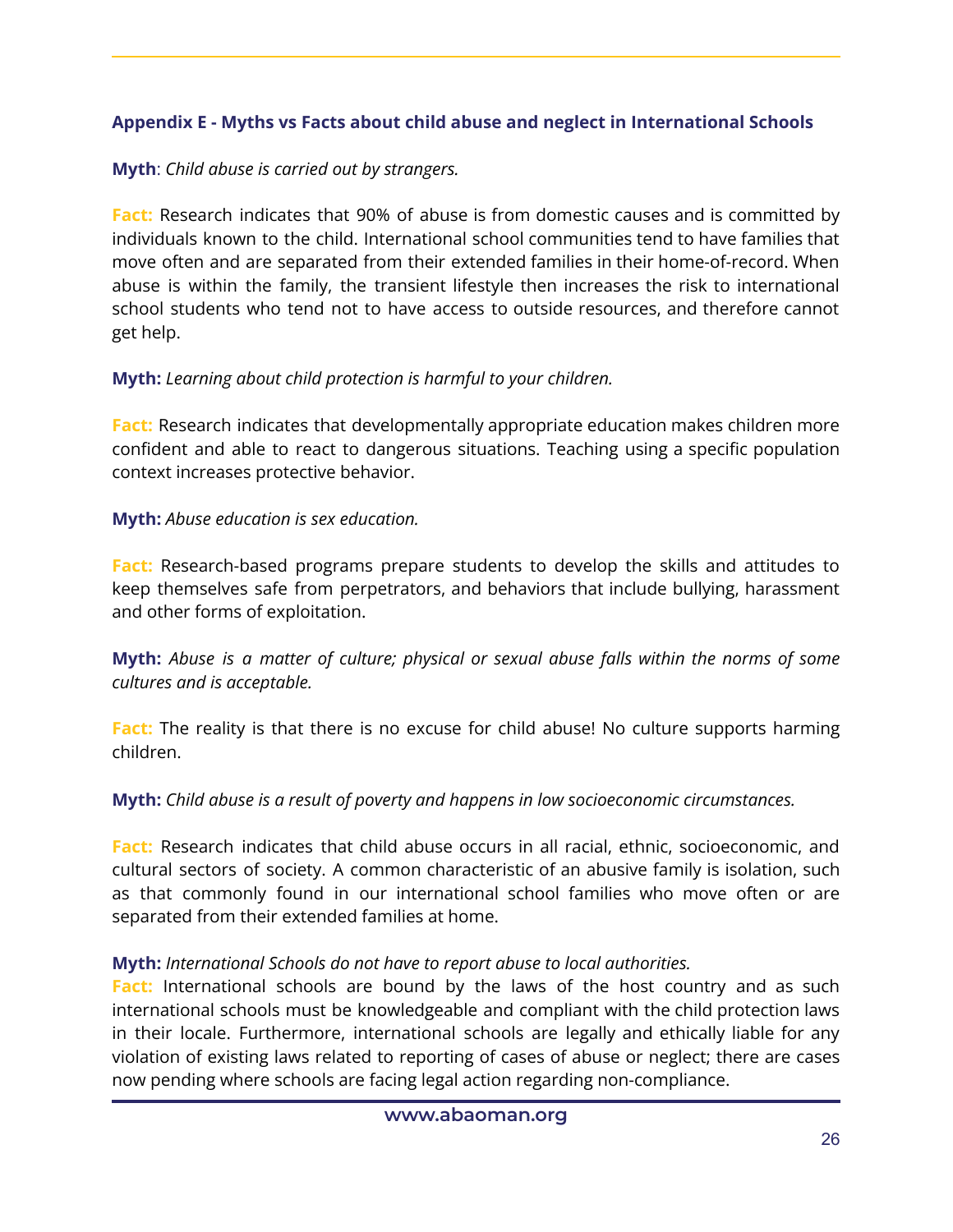# <span id="page-26-0"></span>**Appendix F - Child Protection Faculty Code of Conduct**

As a measure of prevention and of setting clear expectations this is to be agreed to and signed by all school personnel and all volunteers who are part of the school community.

ABA is committed to the safety and protection of children. This Code of Conduct applies to all faculty, staff, employees, volunteers and students who represent the school and who interact with children or young people in both a direct and/or unsupervised capacity.

The public and private conduct of faculty, staff, employees, students, and volunteers acting on behalf of ABA can inspire and motivate those with whom they interact or can cause great harm if inappropriate. We must, at all times, be aware of the responsibilities that accompany our work.

We should be aware of our own and other persons' vulnerability, especially when working alone with children and youth and be particularly aware that we are responsible for maintaining physical, emotional, and sexual boundaries in such interactions. We must avoid any covert or overt sexual behaviors with those for whom we have responsibility. This includes seductive speech or gestures as well as physical contact that exploits, abuses, or harasses. We are to provide safe environments for children and youth at all ABA campuses, schools, and institutions.

We must show prudent discretion before touching another person, especially children and youth, and be aware of how physical touch will be perceived or received, and whether it would be an appropriate expression of greeting, care, concern, or celebration. ABA personnel and volunteers are prohibited at all times from physically disciplining a child.

Physical contact with children can be misconstrued both by the recipient and by those who observe it and should occur only when completely nonsexual and otherwise appropriate, and never in private. One-on-one meetings with a child or young person are best held in a public area; in a room where the interaction can be (or is being) observed, or in a room with the door left open, and another staff member or supervisor is notified about the meeting.

We must intervene when there is evidence of, or there is reasonable cause to suspect, that children are being abused in any way. Suspected abuse or neglect must be reported to the appropriate school and civil authorities as described in the Child Protection reporting procedures of the school.

Faculty, staff, employees, and volunteers should refrain from the illegal possession and/or illegal use of drugs and/or alcohol at all times, and from the use of tobacco products,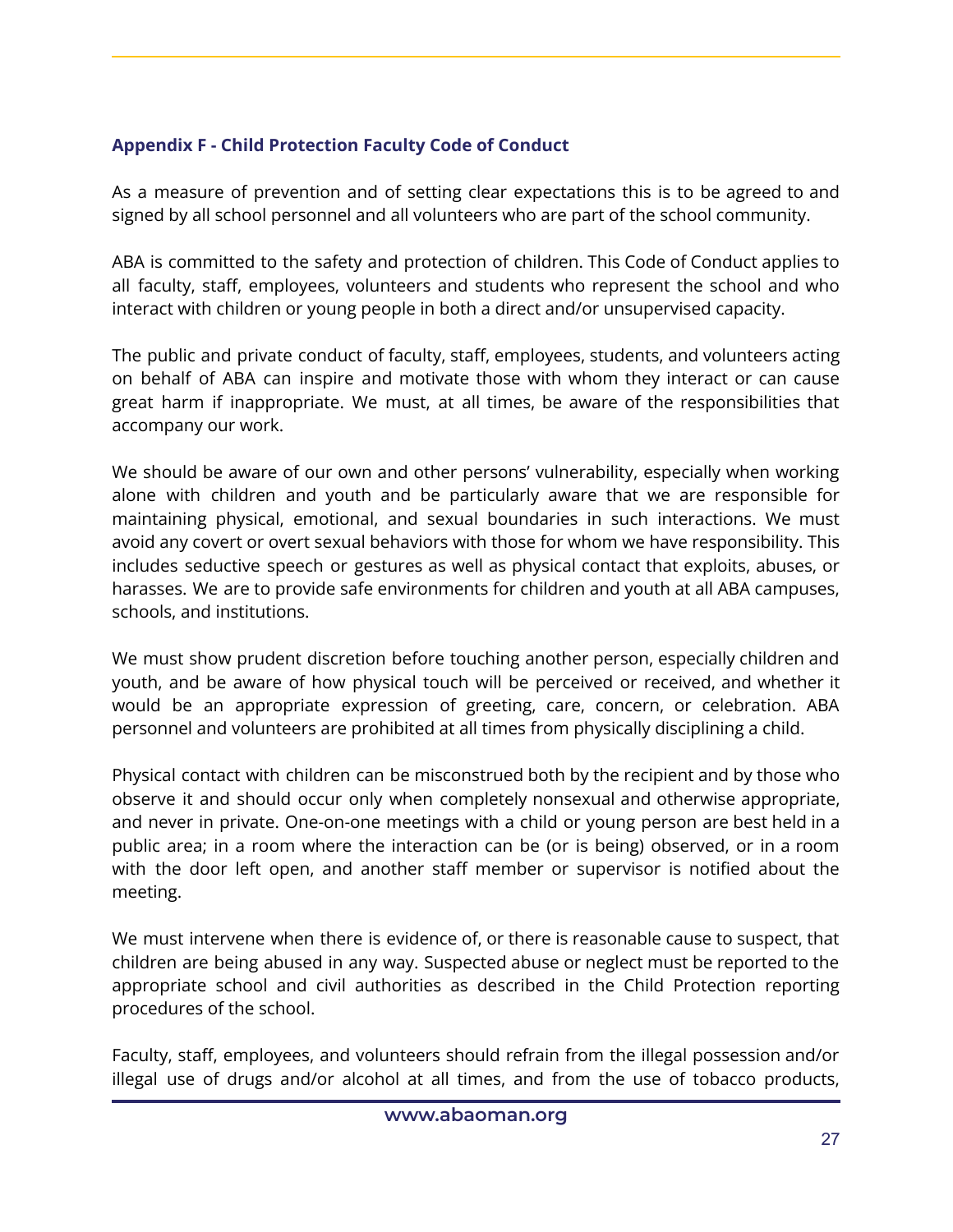alcohol and/or drugs when working with children. Adults should never buy alcohol, drugs, cigarettes, videos, or reading material that is inappropriate and give it to young people. Staff members and volunteers should not accept gifts from or give gifts to children without the knowledge of their parents or guardians.

Communication with children is governed by the key safety concept of transparency. The following steps will reduce the risk of private or otherwise inappropriate communication between ABA parents, administration, teachers, personnel, volunteers, and minors:

Communication between ABA (including volunteers) and minors that is outside the role of the professional or volunteer relationship (teacher, coach, host, etc.) is prohibited. Where possible, email exchanges between a minor and a person acting on behalf of the school are to be made using a school email address.

Electronic communication that takes place over a school network or platform may be subject to periodic monitoring.

Faculty, staff, and volunteers who use any form of online communications including social media (Facebook, Twitter, etc.) and text messaging to communicate with minors may only do so for activities involving school business.

Sample behavior practices that will protect teachers from false allegations:

Avoid situations in which you are alone with a child. This includes not transporting youngsters alone in your car. When it is necessary to speak privately with a child, find a space out of earshot, but within sight of others for your conference.

The privacy of children in situations such as toileting, showering and changing clothes should be respected. When it is necessary to supervise children in these situations, at least two adults should be present and intrude only to the extent that the health and safety of the children require. Adult volunteers should preserve their own privacy in these situations also.

Avoid touching areas that are normally covered by swimming suits; breasts, buttocks, and groin. When hugging is appropriate, hug from the side over the shoulders, not from the front.

Sexual jokes, comments of a sexual nature, kissing, sensual massages or sexual gestures are not appropriate behavior for an adult staff member or volunteer.

When volunteering to supervise overnight activities, adults should not share sleeping quarters with children other than their own.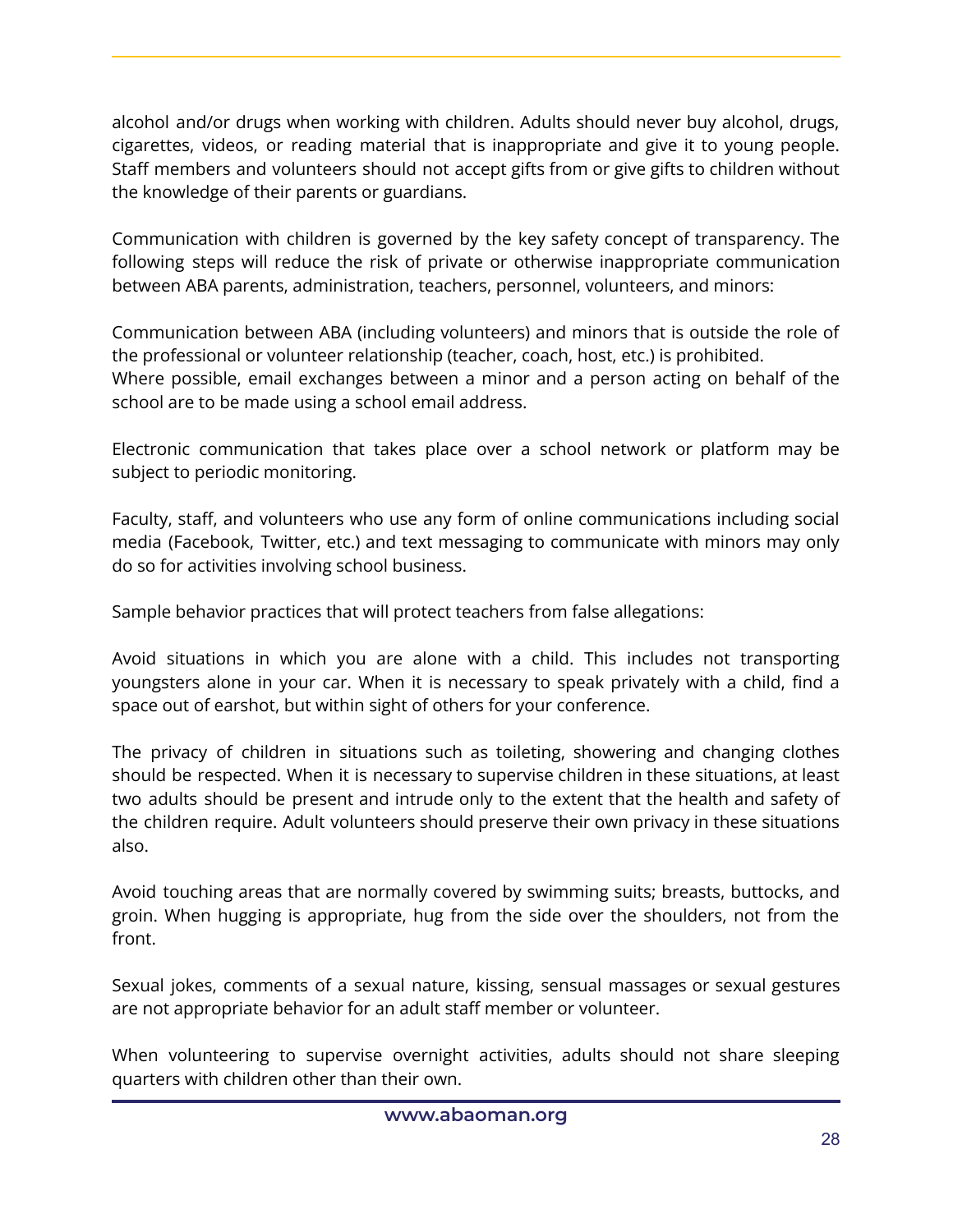Revealing personal information about one's sex life by an adult volunteer or staff member is never appropriate.

Do not use corporal punishment in any form.

It is the adult's responsibility to set and respect boundaries. When a child attempts to involve an adult in inappropriate behavior, the adult must reject the overture.

# **Statement of Acknowledgement of Faculty Code of Conduct for signature**

I promise to strictly follow the rules and guidelines in this Code of Conduct as a condition of my providing services to the children and youth participating in ABA programs.

### **I will:**

- Treat everyone with respect, patience, integrity, courtesy, dignity, and consideration.
- Never be alone with children and/or youth at school activities without another adult being notified.
- Use positive reinforcement rather than criticism, competition, or comparison when working with children and/or youth.
- Maintain appropriate physical boundaries at all times and touch children when necessary – only in ways that are appropriate, public, and non-sexual.
- Comply with the mandatory reporting regulations of ABA and with the ABA Child Protection procedures to report suspected child abuse.
- Cooperate fully in any investigation of abuse of children and/or youth.

# **I will not:**

- Touch or speak to a child and/or youth in a sexual or other inappropriate manner.
- Inflict any physical or emotional abuse such as striking, spanking, shaking, slapping or humiliating, ridiculing, threatening, or degrading children and/or youth.
- Smoke or use tobacco products, or possess, or be under the influence of alcohol or illegal drugs at any time while working with children and/or youth.
- Give a child who is not my own a ride home alone. (Except for emergency situations only and with consent from parents).
- Accept gifts from or give gifts to children or youth without the knowledge of their parents or guardians.
- Engage in private communications with children via text messaging, email, Facebook, Twitter or similar forms of electronic or social media except for activities strictly involving school business.
- Use profanity in the presence of children and/or youth at any time.

I understand that as a person working with and/or providing services to children and youth under the auspices of ABA, I am subject to a criminal history background check. My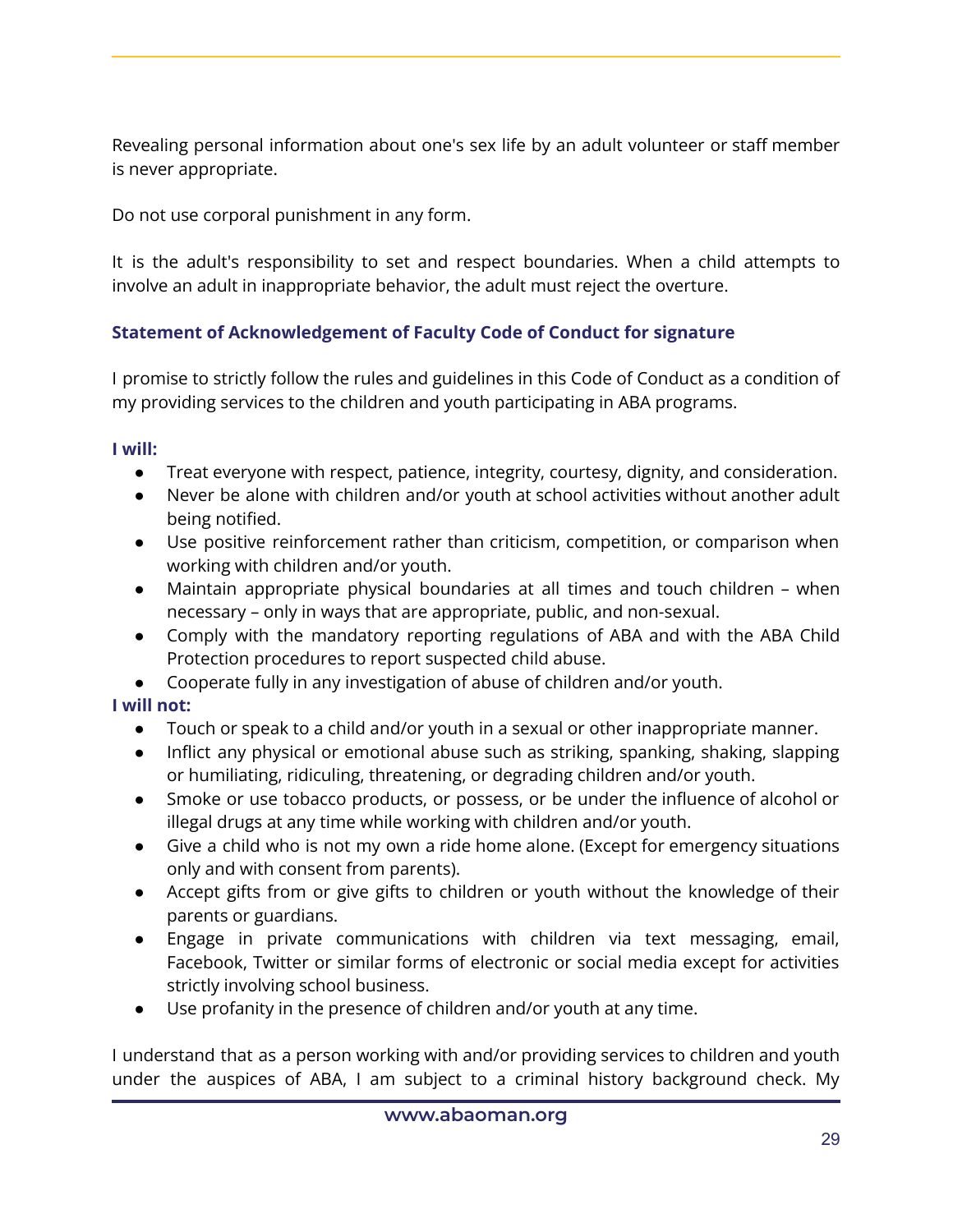signature confirms that I have read this Code of Conduct and that as a person working with children and youth I agree to follow these standards. I understand that any action inconsistent with this Code of Conduct or failure to take action mandated by this Code of Conduct may result in disciplinary action up to and including removal from ABA.

Name: \_\_\_\_\_\_\_\_\_\_\_\_\_\_\_\_\_\_\_\_\_\_\_\_\_\_\_ Signature/Date: \_\_\_\_\_\_\_\_\_\_\_\_\_\_\_\_\_\_\_\_\_

\* Code of Conduct might be different for after-school instructors and contractual staff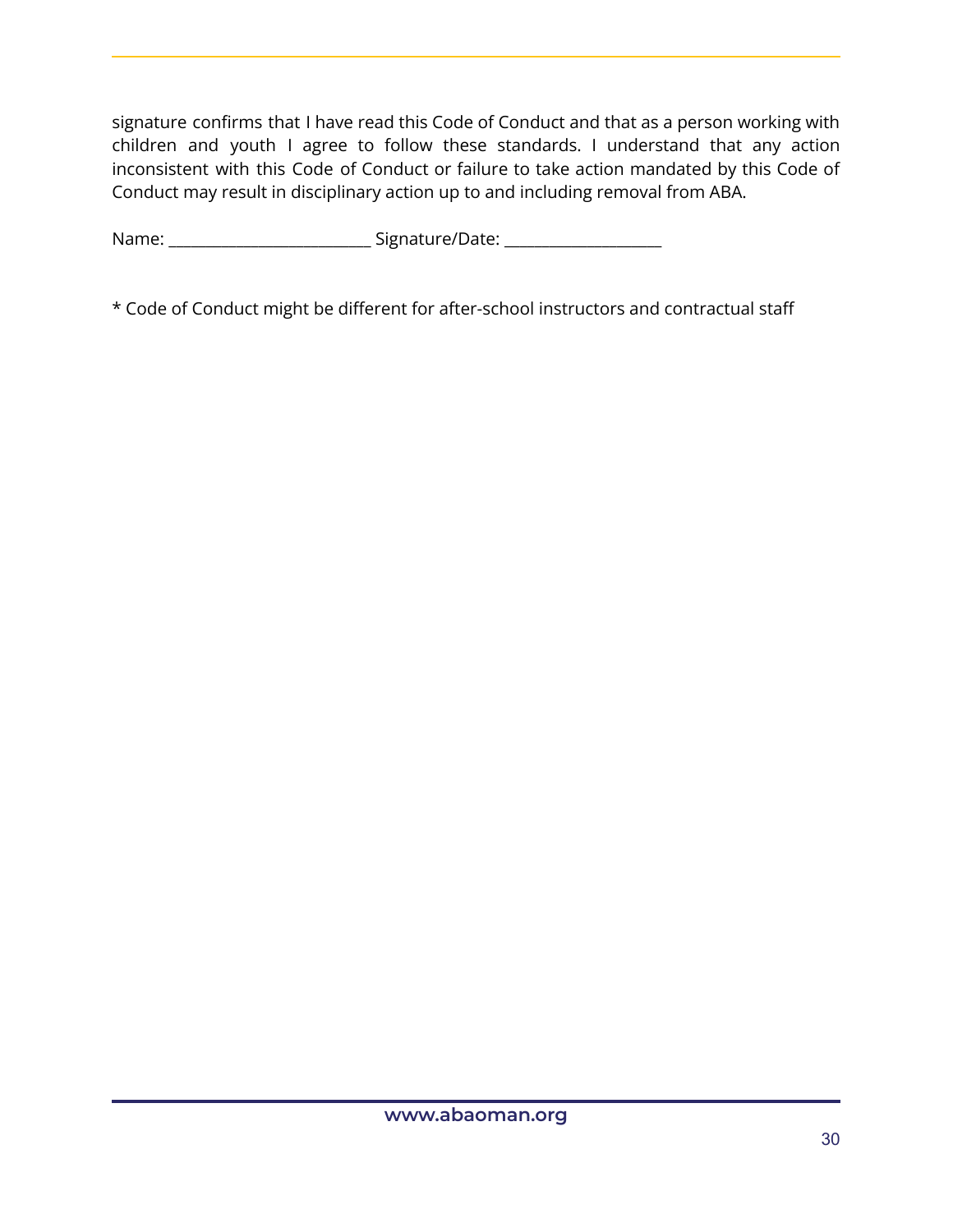### <span id="page-30-0"></span>**Appendix G -Parent Commitment Form Policy 7.6.3**

ABA seeks to be a safe haven for all our students. Child Protection procedures derived from this policy will be stated in an ABA Child Protection Handbook. This handbook will be communicated to all who work with ABA students.

All staff employed at ABA must report suspected incidents of child abuse or neglect whenever the staff member has reasonable cause to believe that a child has suffered, or is at risk of suffering abuse or neglect.

Reporting and follow up of all suspected incidents of child abuse or neglect will be in accordance with Omani law and the child protection procedures resulting from this policy statement. The ABA administration shall be responsible for ensuring that screening and criminal background checks for staff are provided.

### **Parent commitment**

We acknowledge that by enrolling our children at ABA, we understand and commit to upholding rights and protecting all children. We also recognize the importance of these values in the education of our children and agree to reinforce these values at home.

I / We undertake to:

- Support the ABA Child Protection Policy and procedures included in the Child Protection Handbook which is located within the Parent Portal Handbook tab on the ABA website.
- Be present in Muscat, and if we must leave, arrange a caretaker for our child/children, and inform the school of those arrangements, including emergency contact information, to the Secondary School or Elementary School Main Office. This caretaker must be able to serve in the capacity of in loco parentis, with full authority to make parental decisions to ensure appropriate supervision and to respond to a medical emergency.
- Share in the responsibility to bring forth information that supports the ABA Child Protection Policy with respect to the "Child Protection Disclosure Flowchart" found in the Child Protection Handbook.

The ABA Child Protection policy works for the child, for the family, and for our community. Research indicates that international communities are as prone to child abuse as communities in their home country. Child abuse is a multi-faceted issue that involves the dynamics of the child, the family, and the community. The ABA Child Protection Policy works to respond at all three levels.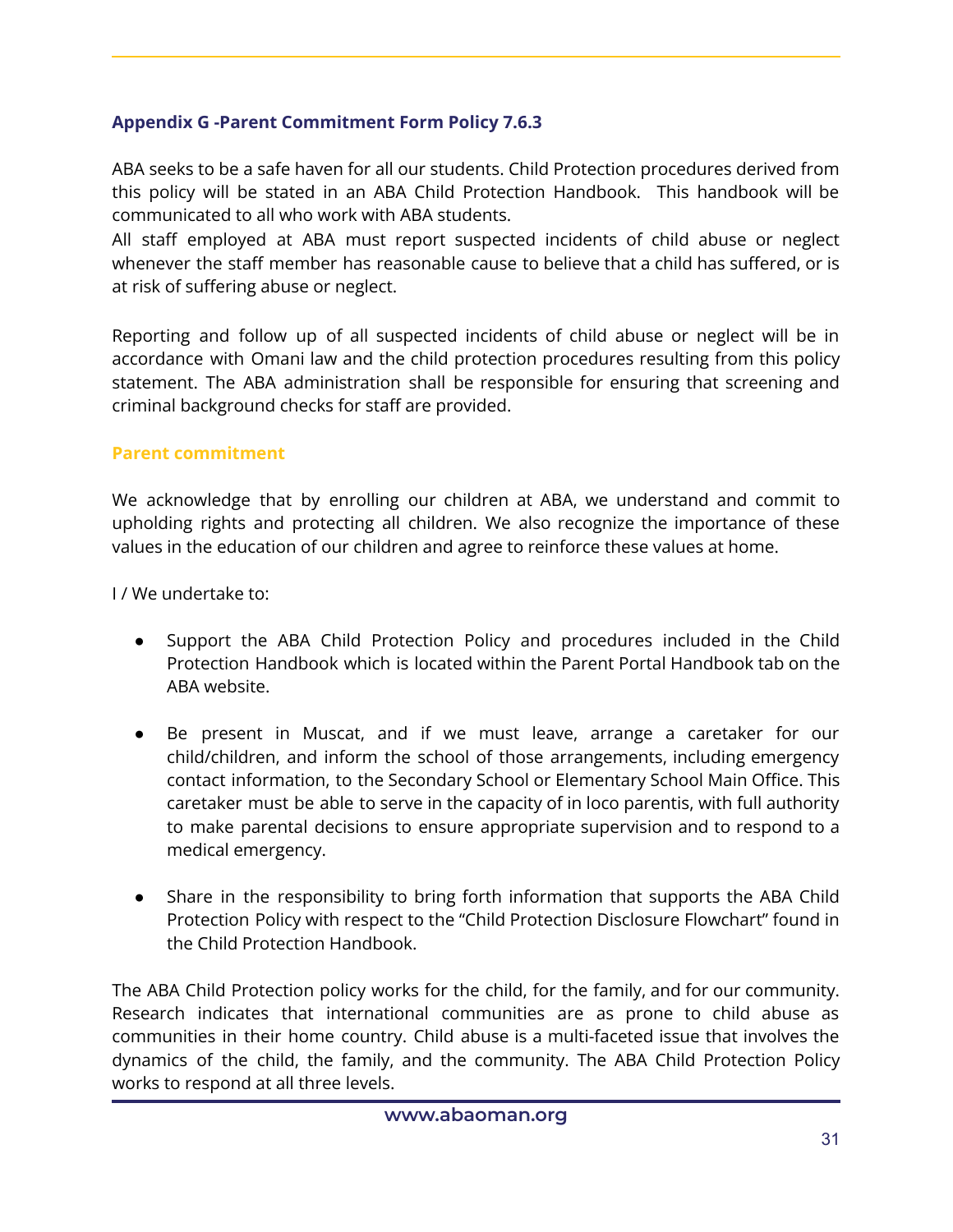Please sign below and return to your child's advisor or homeroom teacher.

Thank you.

Student name: Parent name:

Signature: **Date:** Date: **Date:** Date: **Date: Date: Date: Date: Date: Date: Date:**  $\alpha$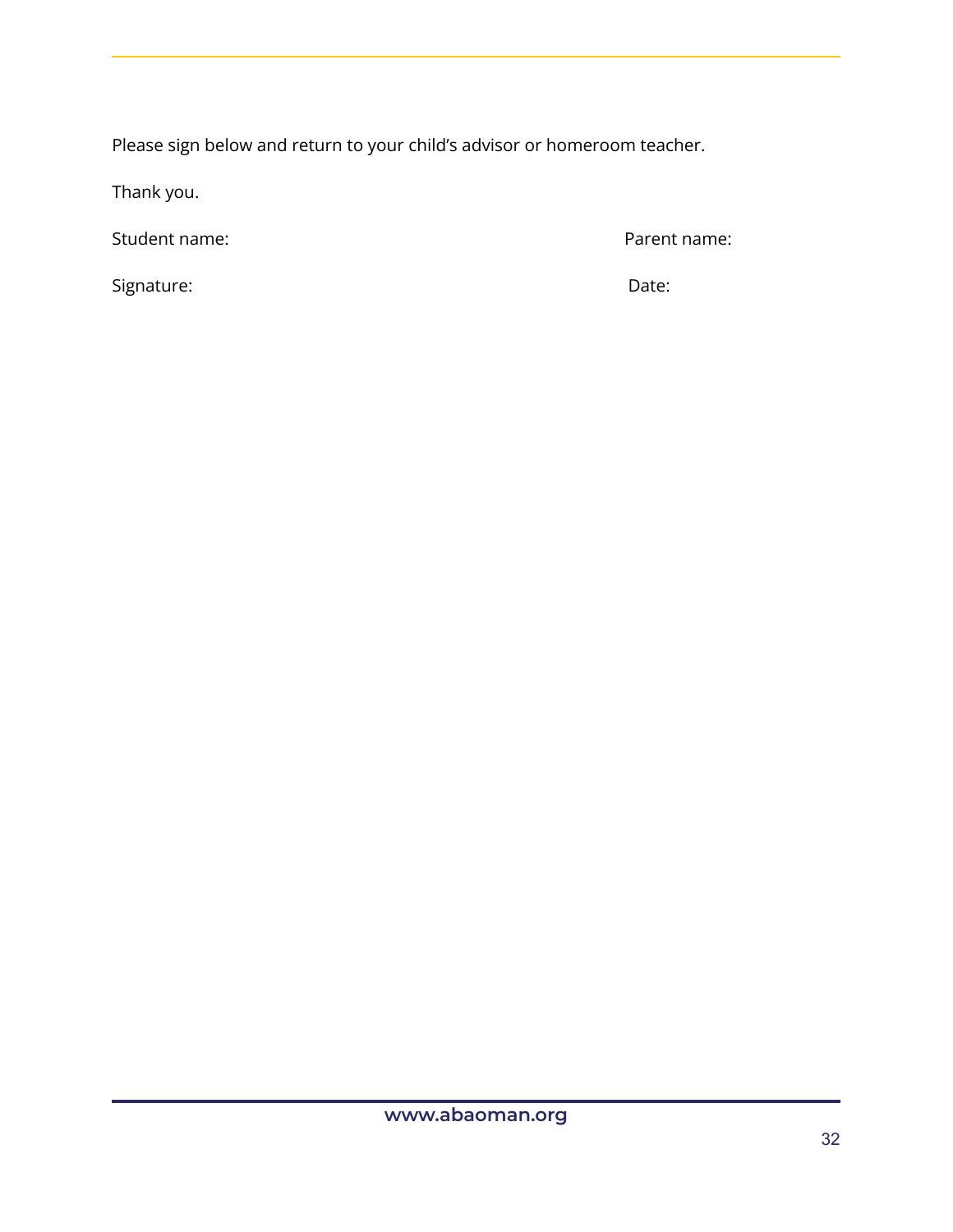# <span id="page-32-0"></span>**Appendix H - Sultanate of Oman Child Protection information**

Child Protection Hotline: 1100 Child Protection Department: 24182223

### **Convention on the Rights of the Child (Oman, 2016)**

The combined third and fourth periodic report of Oman under the Convention on the Rights of the Child can be read via the following link:

[http://www.ohchr.org/EN/NewsEvents/Pages/DisplayNews.aspx?NewsID=16945&LangID=E](http://www.ohchr.org/EN/NewsEvents/Pages/DisplayNews.aspx?NewsID=16945&LangID=E#sthash.p5u2AJU6.dpuf) [#sthash.p5u2AJU6.dpuf](http://www.ohchr.org/EN/NewsEvents/Pages/DisplayNews.aspx?NewsID=16945&LangID=E#sthash.p5u2AJU6.dpuf)

#### **Corporal Punishment in Oman (2016)**

<http://www.endcorporalpunishment.org/assets/pdfs/states-reports/Oman.pdf>

#### **Access to justice for the child in Oman (2014)**

<span id="page-32-1"></span>[https://www.crin.org/sites/default/files/oman\\_access\\_to\\_justice.pdf](https://www.crin.org/sites/default/files/oman_access_to_justice.pdf)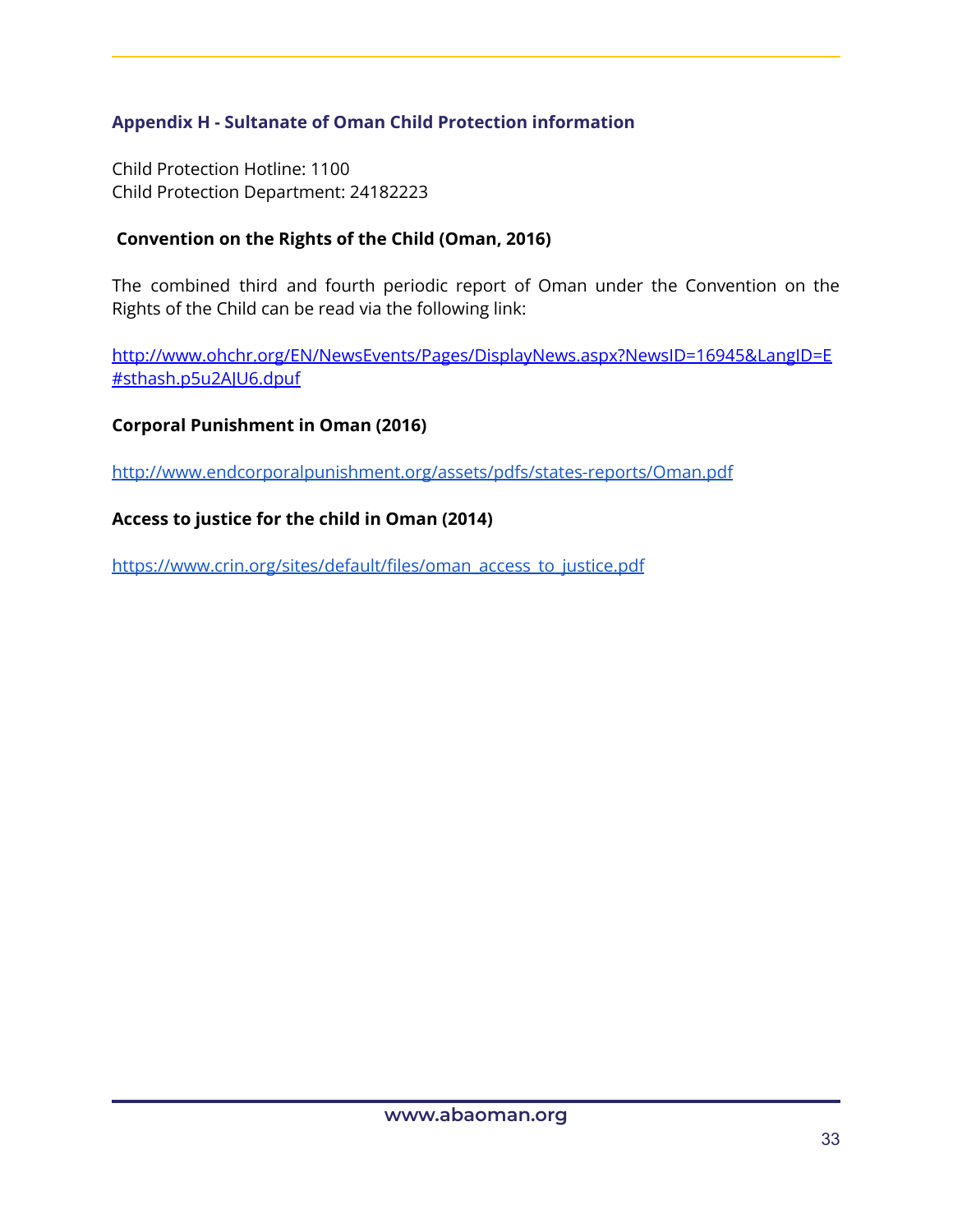# **Appendix I- ABA Acceptable Use Guidelines**

ABA teachers and administration believe that providing network access for users' personal electronic devices will enhance the educational experience for ABA students. For this reason, ABA has set up a wireless network.

- 1. **Acceptable Devices.** Users may access the wireless network with any approved device. Users may only access the network with devices that are their own personal property or school-owned.
- 2. **Personal Responsibility.** The school assumes no responsibility for the loss of, theft of or damage to any personal device that a user brings to ABA or any information on that device.
- 3. **Security.** Users shall not impair the security of the network. This expectation includes but is not limited to:
	- a. Users are expected to maintain up to date antivirus and antispyware protection on all devices that are connected to the wireless network. Devices without up-to-date security programs may be denied access to the network.
	- b. Users are expected to safeguard all network passwords. Users should not share network passwords with others and should change passwords frequently. Users are expected to notify an administrator immediately if they believe their account has been compromised. Users are expected to log onto the wireless network only with their account and not to allow others to use their account or to use the accounts of others.
- 4. **Limited IT Support.** Users are responsible for setting up and maintaining personal devices that they connect to the network. IT support for user-owned devices may be sought to deal with wireless connectivity issues.
- 5. **Authorized Use.** Students may use the wireless network when they are not in class. Students may not use the wireless network in class unless authorized by the teacher of that class.
- 6. **Inappropriate Use.** The wireless network is a shared and limited resource and all users have an obligation to use that resource responsibly. Users are provided access to the wireless network for educational purposes. Incidental personal use of the network is acceptable outside class, but users should not use the network for personal activities that consume significant network bandwidth or for activities that violate school policy or local or international law. These include but are not limited to:
	- c. Online gaming unless approved by a teacher.